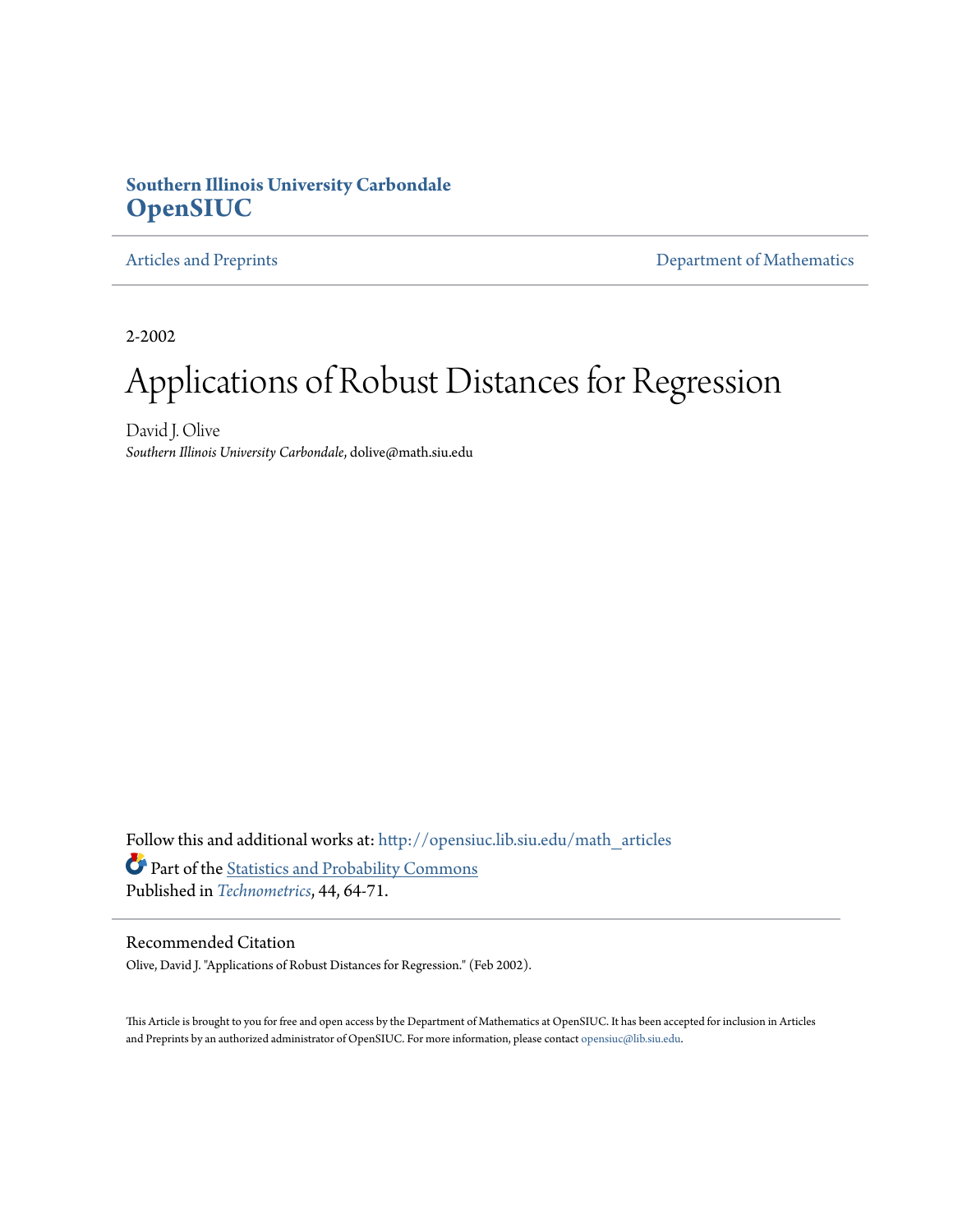## Applications of Robust Distances for Regression

David J. Olive

Department of Mathematics Southern Illinois University Carbondale, IL 62901-4408, USA (dolive@math.siu.edu) July 21, 2003

#### **Abstract**

The DD plot, introduced by Rousseeuw and Van Driessen (1999), is a plot of classical vs robust Mahalanobis distances: MD*<sup>i</sup>* vs RD*i*. The DD plot can be used as a diagnostic for multivariate normality and elliptical symmetry, and to assess the success of numerical transformations towards elliptical symmetry. In the regression context, many procedures can be adversely affected if strong nonlinearities are present in the predictors. Even if strong nonlinearities are present, the robust distances can be used to help visualize important regression models such as generalized linear models.

**KEY WORDS:** Elliptically Contoured Distributions; GLM; Regression Graphics.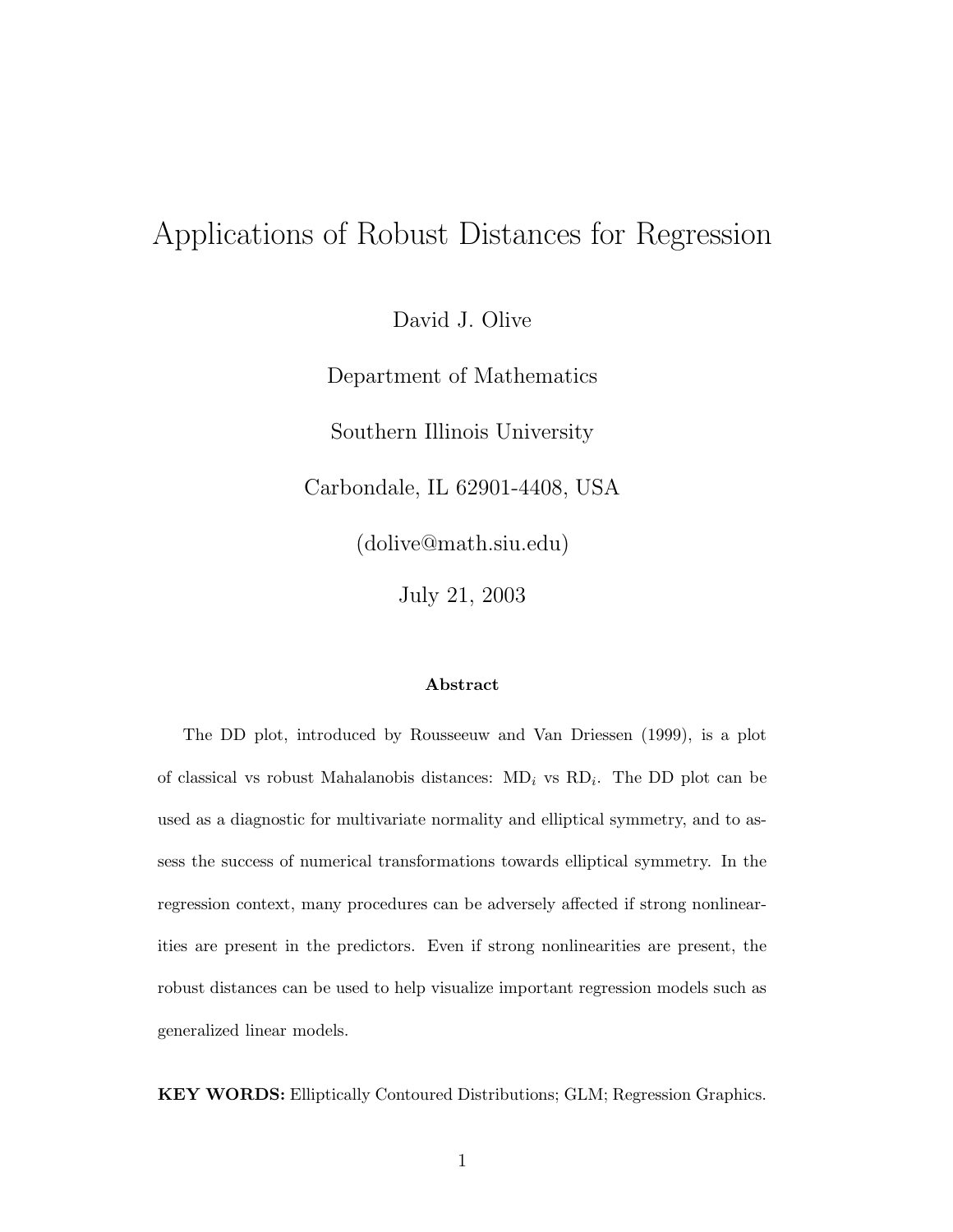### **1 INTRODUCTION**

Consider the multivariate model where the *n* iid observations  $x_i$  are  $p \times 1$  vectors from a distribution with location/dispersion parameters  $(\mu, \Sigma)$  where  $\mu$  is a  $p \times 1$  vector and  $\Sigma$ is a  $p \times p$  symmetric positive definite matrix. Let *X* be the  $n \times p$  matrix with *i*th row  $x_i^T$ , let  $T(X)$  be a  $p \times 1$  multivariate location estimator, and let the  $p \times p$  symmetric positive definite matrix  $C(X)$  be a covariance estimator. Then the *i*th squared Mahalanobis distance is the scalar

$$
D_i^2 = D_i^2(T(\mathbf{X}), C(\mathbf{X})) = (\mathbf{x}_i - T(\mathbf{X}))^T C^{-1}(\mathbf{X}) (\mathbf{x}_i - T(\mathbf{X}))
$$
(1.1)

for each observation  $x_i$ . The classical Mahalanobis distance uses the sample mean  $\bar{x}$  and sample covariance matrix *S* for  $(T, C)$  and will be denoted by  $MD_i$ . When  $T(X)$  and  $C(X)$  are alternative estimators,  $D_i$  will sometimes be denoted by  $RD_i$  (Rousseeuw and van Zomeren 1990).

The DD plot, introduced by Rousseeuw and Van Driessen (1999), is a plot of the MD<sub>*i*</sub> vs the RD<sub>*i*</sub>. Assume that  $E(x) = \mu$  and that the covariance matrix of *x* is  $c_x\Sigma$ for some constant  $c_{\mathbf{x}} > 0$ . Then the classical estimator  $(\bar{\mathbf{x}}, S)$  is a consistent estimator for  $(\mu, c_{\mathbf{x}}\Sigma)$ . Section 2 shows that if the alternative estimator  $(T, C)$  is a consistent estimator for  $(\mu, a\Sigma)$  where  $a > 0$  is some constant, then the plotted points will cluster tightly about the line through the origin with unit slope (identity line).

Regression is the study of the conditional distribution of *y* given predictors *x.* An important class of regression models has the form

$$
y = g(\boldsymbol{\beta}^T \boldsymbol{x}, e) \tag{1.2}
$$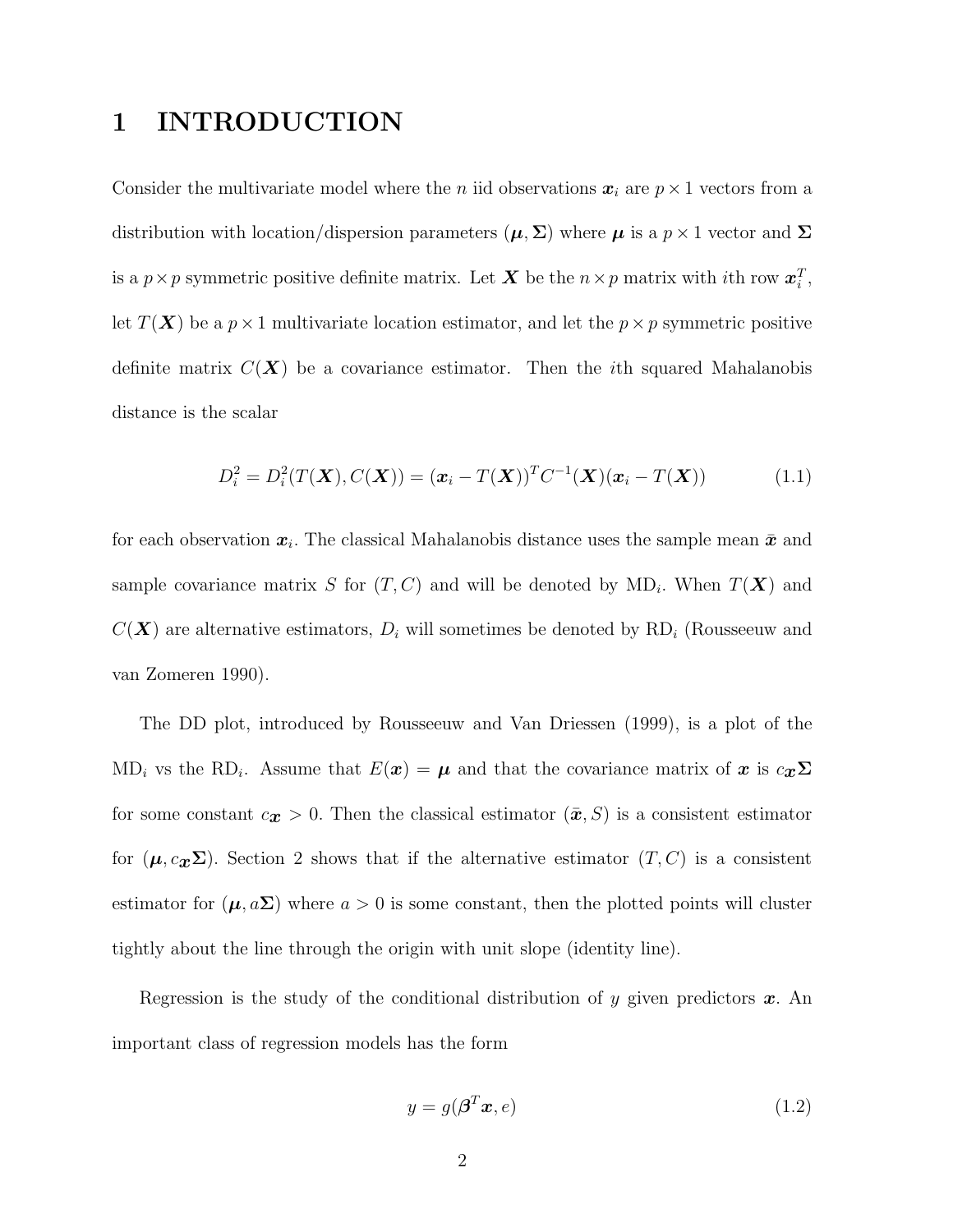where g is the link function,  $\beta$  is a  $p \times 1$  vector, and e is an error. Li and Duan (1989, p. 1014) note that this class of models includes generalized linear models (GLM), transformation models, dichotomous regression models, censored regression models, and projection pursuit models. Multiple linear regression and many nonlinear regression models are also included.

Dimension reduction attempts to reduce the dimension of the vector of predictors *x* without losing information about the conditional distribution of *y*|*x.* The central subspace  $S_y$ <sub> $|\mathcal{X}(n)|$ </sub> is the subspace spanned by the columns of *η*, where *y* is independent of *x* given  $\eta^T x$  and  $\eta$  is a  $p \times d$  matrix with the smallest possible value of *d*. The central subspace is a super parameter that is used to characterize  $y|x$ , and greater information reductions are attained with smaller values of *d* (Cook 1996, 1998b).

The assumption that the predictor distribution is elliptically contoured (symmetric) is often used in regression theory. Following Johnson (1987, p. 107-108), if *x* has density

$$
f(\boldsymbol{x}) = k_p |\boldsymbol{\Sigma}|^{-1/2} g[(\boldsymbol{x} - \boldsymbol{\mu})^T \boldsymbol{\Sigma}^{-1} (\boldsymbol{x} - \boldsymbol{\mu})]
$$
(1.3)

for some constant  $k_p$  and for some function *g*, then  $x$  has an elliptically contoured  $EC_p(\mu, \Sigma, g)$  distribution. The characteristic function of  $x - \mu$  is

$$
\phi_{\mathbf{x}-\mathbf{\mu}}(\mathbf{t}) = \exp(i\mathbf{t}^T\mathbf{\mu})\psi(\mathbf{t}^T\mathbf{\Sigma}\mathbf{t})
$$
\n(1.4)

for some function  $\psi$ . If the second moments exist, then

$$
E(\boldsymbol{x}) = \boldsymbol{\mu} \text{ and } \text{Cov}(\boldsymbol{x}) = c_{\boldsymbol{x}} \boldsymbol{\Sigma}
$$
\n(1.5)

where

$$
c_{\mathbf{x}} = -2\psi'(0). \tag{1.6}
$$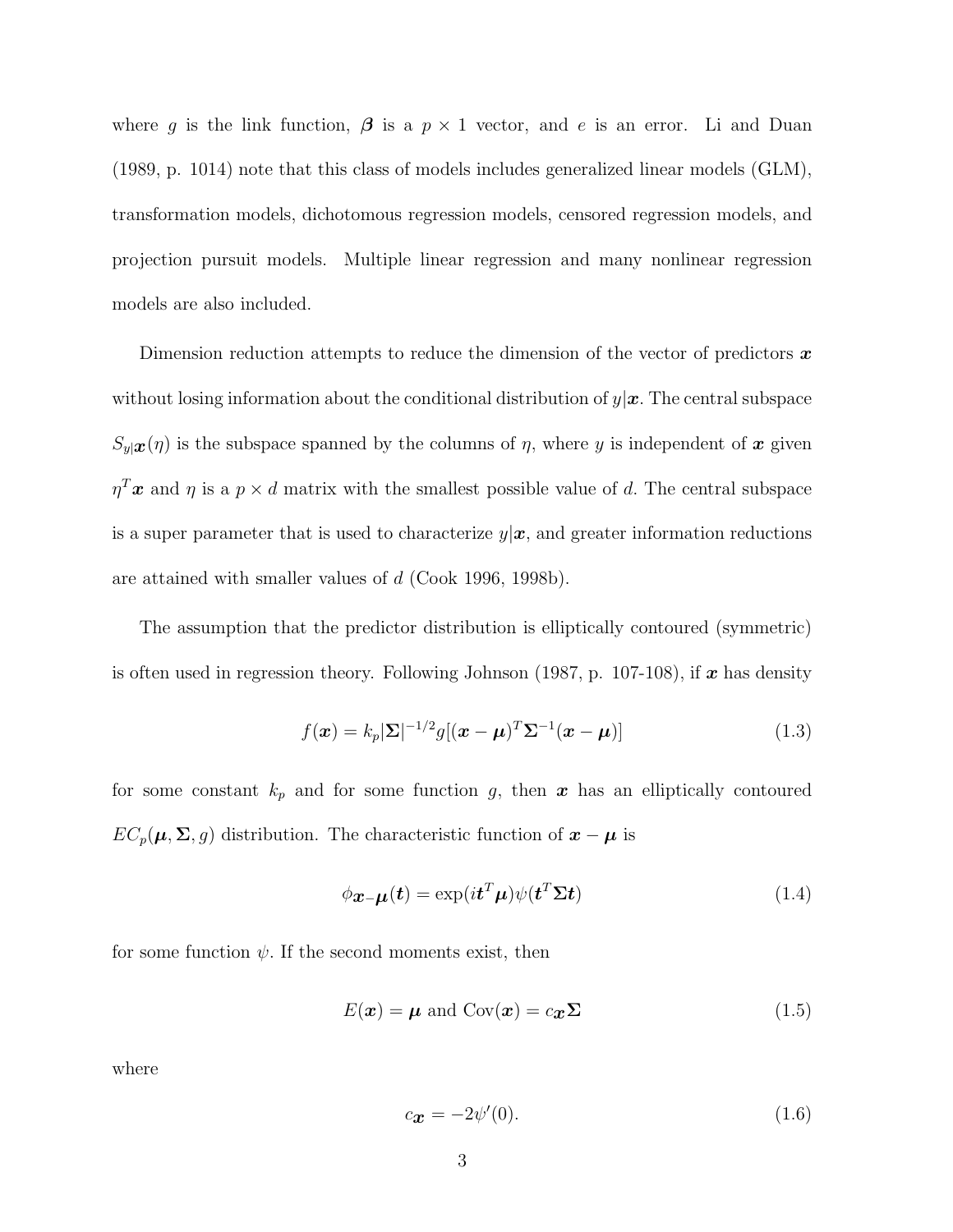The population squared Mahalanobis distance

$$
W \equiv D^2(\mu, \Sigma) = (\boldsymbol{x} - \boldsymbol{\mu})^T \Sigma^{-1} (\boldsymbol{x} - \boldsymbol{\mu}) \tag{1.7}
$$

has the univariate density

$$
h(w) = \frac{\pi^{p/2}}{\Gamma(p/2)} k_p w^{p/2 - 1} g(w).
$$
 (1.8)

A spherically symmetric distribution is an  $EC_p(0, I, g)$  distribution, and for the multivariate normal  $N_p(\mu, \Sigma)$  distribution,  $h(w)$  has the Chi-square  $\chi_p^2$  density,  $k_p = (2\pi)^{-p/2}$ , and  $g(a) = \exp(-a/2)$ .

Under the assumption that the predictors x follow an EC distribution, inverse regression can be used to suggest response transformations (Cook 1998b, p. 21) and to identify semiparametric regression functions (Cook 1998b, pp. 56-57), as well as to determine the central subspace dimension *d* (Cook 1998b, pp. 144, 188, 191, and 197). The assumption is also used to show that sliced inverse regression (SIR), principal Hessian directions (pHd), and sliced average variance estimation (SAVE) provide information about the central subspace (Cook 1998b, pp. 204, 225, and 250 respectively) and to derive the asymptotic theory of associated statistics (Cook 1998b, pp. 211, 228, 230). See also Li (1991), Cook (1998a), Cook and Critchley (2000), and Cook and Lee (1999).

Cook (1993) and Cook and Croos-Dabrera (1998) show that partial residual plots perform best when the predictor distribution is EC. "Backfitting" uses partial residual plots for fitting models, with applications including projection pursuit regression, generalized additive models, additive spline models, and smoothing spline ANOVA. See Buja, Hastie, and Tibshirani (1989), Ansley and Kohn (1994), Luo (1998), and Wand (1999).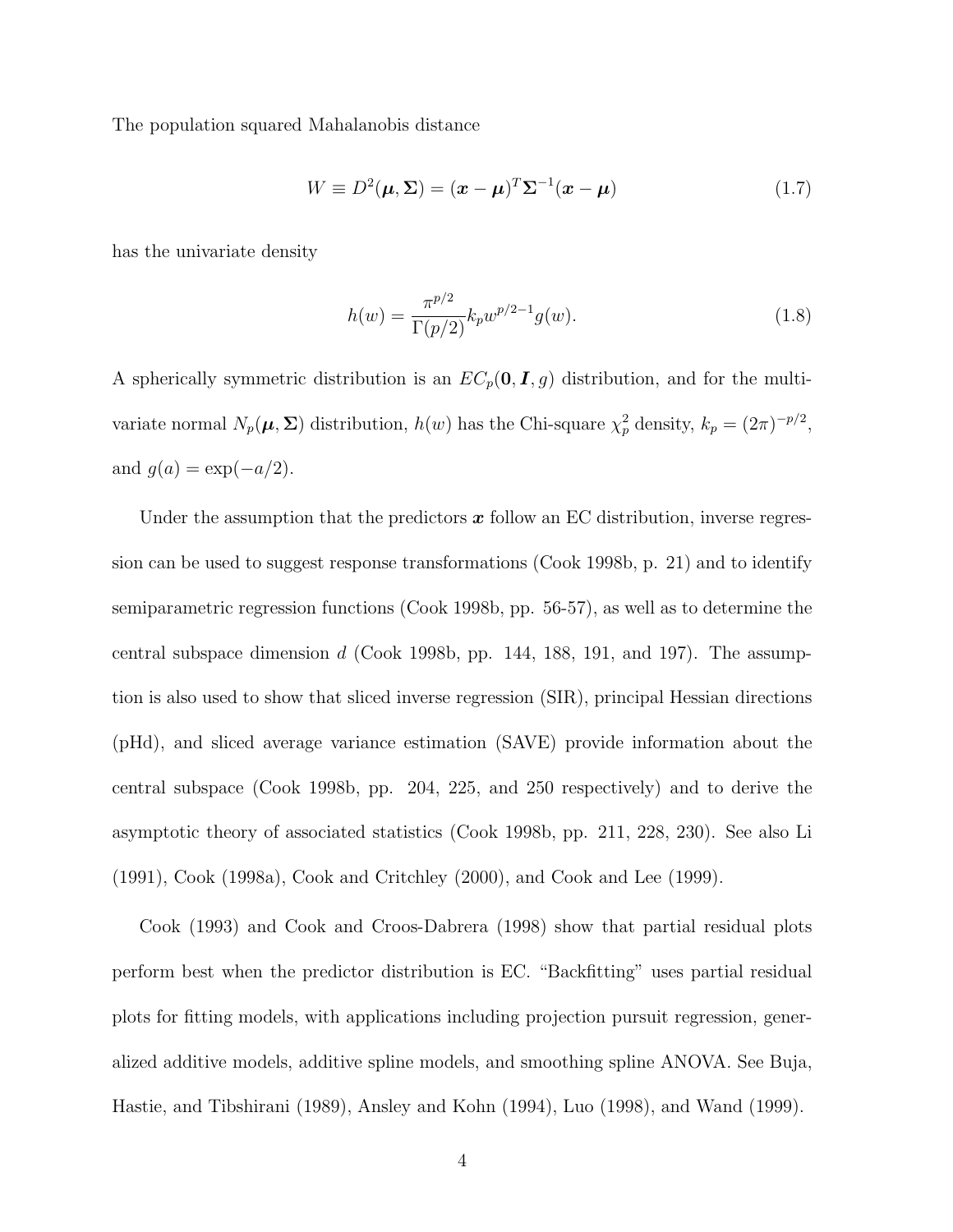Many of these complex regression procedures seem to work well as long as there are no strong nonlinearities in the predictors. If the distribution of *x* is EC, then strong nonlinearities are not present since the conditional expectation  $E(\mathbf{x}|\phi^T\mathbf{x})$  is linear for all conforming matrices  $\phi$  (Eaton 1986, Cook 1998b, p. 130). Li and Duan (1989) and Cook (1998b) show that these procedures can provide useful results if a subset of the data can be selected such that the distribution of the predictors in the subset is closer to being EC.

Section 2 justifies the assertion that the DD plot will look like the identity line if the data follow a target EC distribution with finite second moments, and Section 3 examines possible estimators for computing the  $RD_i$ . Section 4 suggests how to make certain regression procedures resistant to nonlinearities in the predictors.

### **2 CONSTRUCTING THE DD PLOT**

The following proposition shows that if consistent estimators are used to construct the distances, then the DD plot will tend to cluster tightly about the line segment through  $(0,0)$  and  $(MD_{n,\alpha}, RD_{n,\alpha})$  where  $0 < \alpha < 1$  and  $MD_{n,\alpha}$  is the  $\alpha$  sample percentile of the MD<sub>*i*</sub>. Let  $K > 0$  be a large constant, e.g. the 99th percentile of the  $\chi_p^2$  distribution.

*Proposition 1.* Assume that  $x_1, ..., x_n$  are iid observations from a distribution with parameters  $(\mu, \Sigma)$  where  $\Sigma$  is a symmetric positive definite matrix. Let  $a_j > 0$  and assume that  $(\hat{\boldsymbol{\mu}}_{j,n}, \hat{\boldsymbol{\Sigma}}_{j,n})$  are consistent estimators of  $(\boldsymbol{\mu}, a_j \boldsymbol{\Sigma})$  for  $j = 1, 2$ . Let  $D_{i,j}$  be the *i*th Mahalanobis distance computed from  $(\hat{\mu}_{j,n}, \hat{\Sigma}_{j,n})$ . Consider the cases in the region  $R = \{i | 0 \le D_{i,j} \le K, j = 1, 2\}$ . Let  $r_n$  denote the correlation between  $D_{i,1}$  and  $D_{i,2}$  for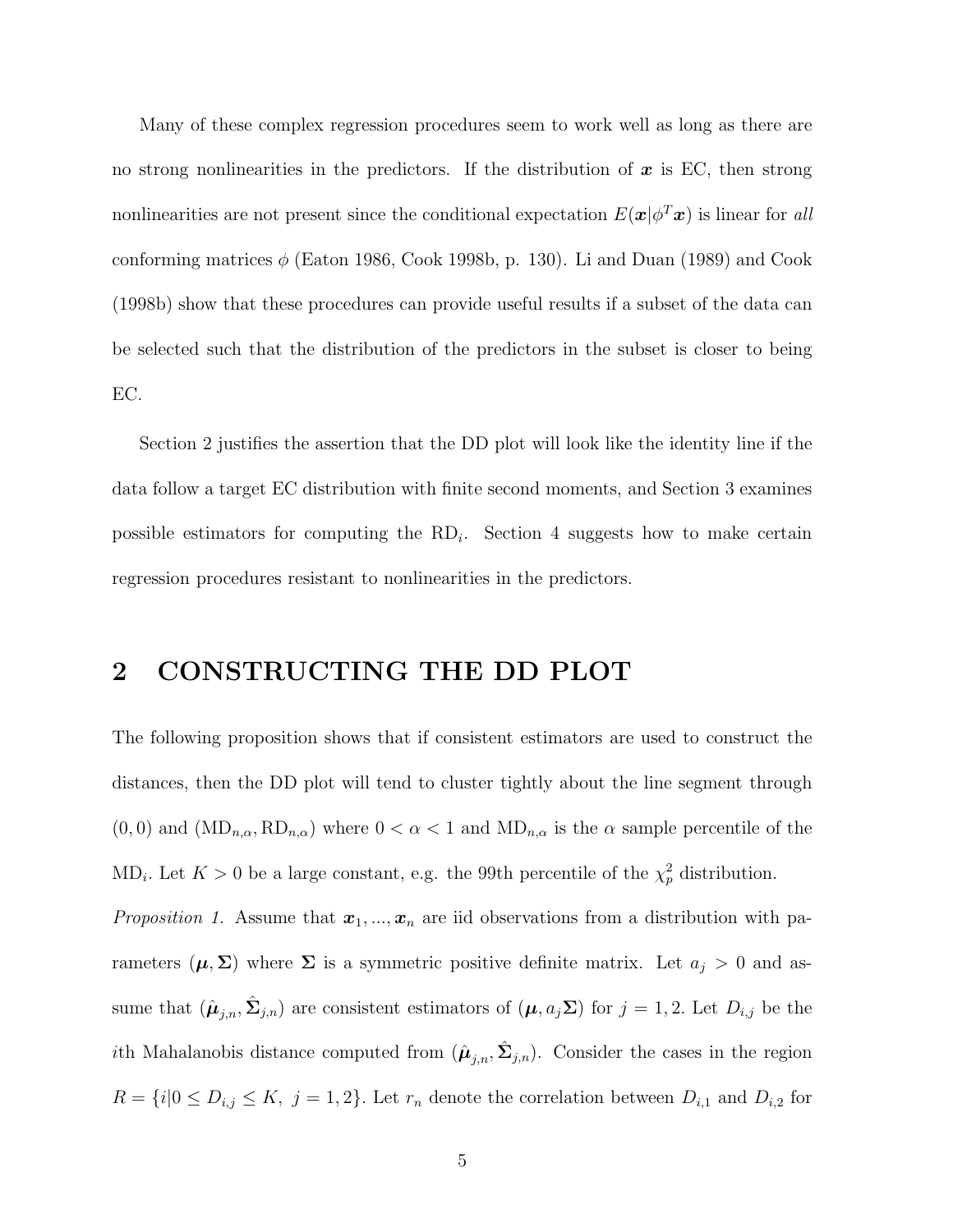the cases in  $R$  (thus  $r_n$  is the correlation of the distances in lower left corner of the DD plot). Then  $r_n \to 1$  as  $n \to \infty$ .

*Proof.* Let  $B_n$  denote the subset of the sample space on which both  $\hat{\Sigma}_{1,n}$  and  $\hat{\Sigma}_{2,n}$ have inverses. Then  $P(B_n) \to 1$  as  $n \to \infty$ . The result follows since for fixed *x* 

$$
D_j^2 \equiv (\boldsymbol{x} - \hat{\boldsymbol{\mu}}_j)^T \hat{\boldsymbol{\Sigma}}_j^{-1} (\boldsymbol{x} - \hat{\boldsymbol{\mu}}_j) = \frac{1}{a_j} (\boldsymbol{x} - \boldsymbol{\mu})^T \boldsymbol{\Sigma}^{-1} (\boldsymbol{x} - \boldsymbol{\mu})
$$

$$
+ \frac{2}{a_j} (\boldsymbol{x} - \boldsymbol{\mu})^T \boldsymbol{\Sigma}^{-1} (\boldsymbol{\mu} - \hat{\boldsymbol{\mu}}_j) + \frac{1}{a_j} (\boldsymbol{\mu} - \hat{\boldsymbol{\mu}}_j)^T \boldsymbol{\Sigma}^{-1} (\boldsymbol{\mu} - \hat{\boldsymbol{\mu}}_j) + \frac{1}{a_j} (\boldsymbol{x} - \hat{\boldsymbol{\mu}}_j)^T [a_j \hat{\boldsymbol{\Sigma}}_j^{-1} - \boldsymbol{\Sigma}^{-1}] (\boldsymbol{x} - \hat{\boldsymbol{\mu}}_j)
$$
(2.1)

on  $B_n$ , and the last three terms converge to zero in probability. QED

To prove that the correlation tends to one for all of the distances requires more restrictions. Hardin and Rocke (1999) show that there exist distances computed from robust estimators that have an asymptotic  $\chi_p^2$  distribution if the underlying distribution of *x* is multivariate normal. Nevertheless, the variability in the DD plot may increase with the distances.

An algorithm estimator  $(T_A, C_A)$  (where the subscript "A" stands for "algorithm") of  $(\mu_j, \Sigma_j)$  can be constructed so that the DD plot follows the identity line. Let  $RD_i(A)$ denote the distances constructed using  $(T_A, C_A)$ . By proposition 1, the plot of MD<sub>*i*</sub> vs RD*i*(*A*) will follow the line segment defined by the origin (0*,* 0) and the point of medians,  $(\text{med}(MD_i), \text{med}(RD_i(A)))$ . This line segment has slope  $\text{med}(RD_i(A))/\text{med}(MD_i)$  which is generally not one. Let  $RD_i = \tau RD_i(A)$  denote the distances actually used in the DD plot where  $\tau > 0$  is some constant; i.e., the estimator  $(T_A, C_A/\tau^2)$  is used to construct the RD<sub>*i*</sub>. Using the notation from Proposition 1, let  $(a_1, a_2)=(a_M, a_A)$  (where "M" stands for "Mahalanobis"). The classical estimator is a consistent estimator of  $(\mu, a_M \Sigma)$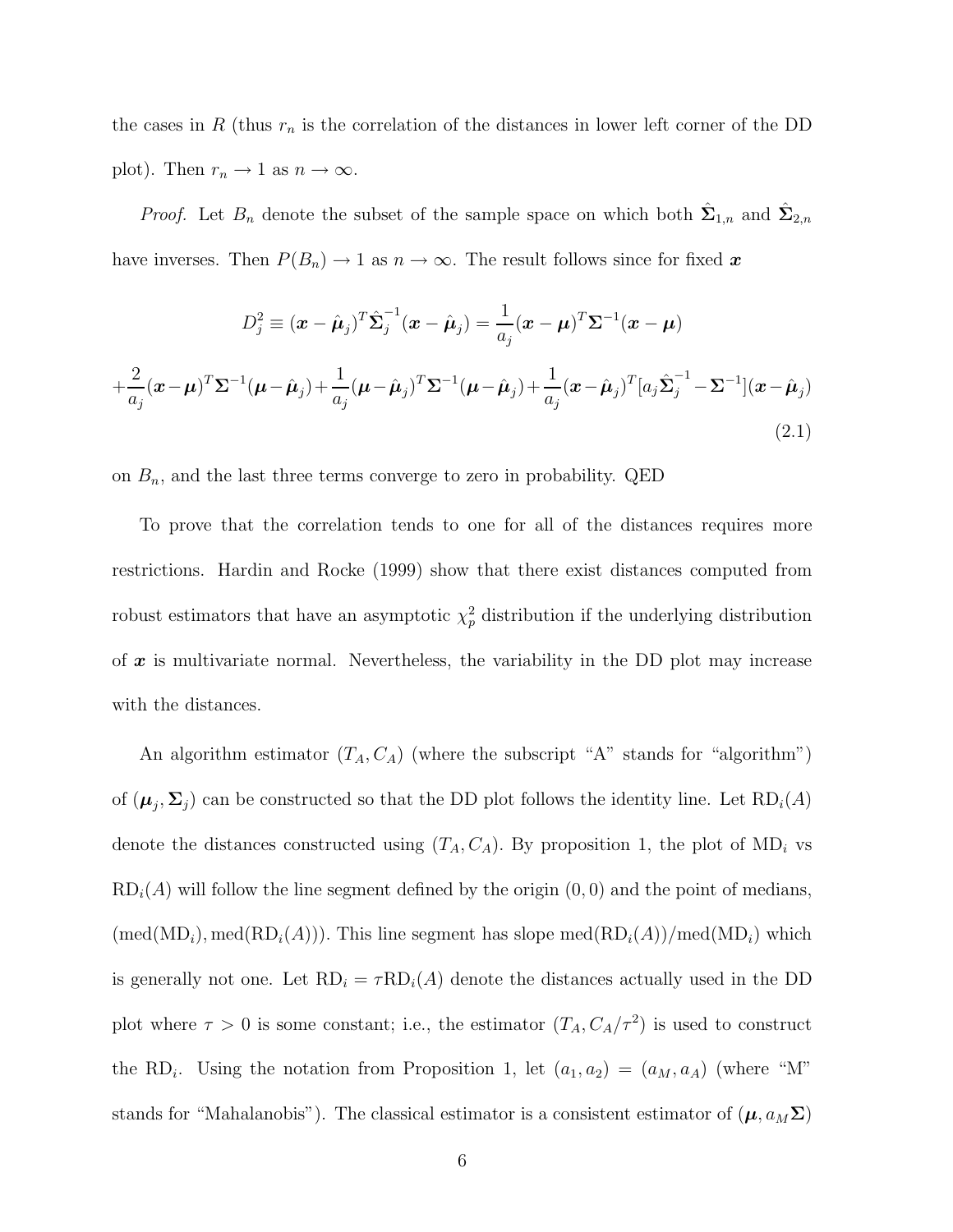where  $\mu = E(\mathbf{x})$  and  $Cov(\mathbf{x}) = a_M \Sigma$ , and the algorithm estimator  $(T_A, C_A)$  tends to be consistent for  $(\mu, a_A \Sigma)$  on the class of EC distributions and biased otherwise. The constant *τ* can be chosen so that the DD plot is *simultaneously* a diagnostic for elliptical symmetry and a diagnostic for the target distribution. That is, the plotted points follow the identity line if the data arise from a target EC distribution such as the multivariate normal distribution, but the points follow a line with non-unit slope if the data arise from an alternative EC distribution. In addition the DD plot can often detect departures from elliptical symmetry such as outliers, the presence of two groups, or the presence of a mixture distribution. These facts make the DD plot a useful alternative to other graphical diagnostics for target distributions. See Easton and McCulloch (1990), Li, Fang, and Zhu (1997), and Liu, Parelius, and Singh (1999) for references.

As an example, first assume that the target is the multivariate normal  $N_p(\mu, \Sigma)$ distribution. Then the  $(MD_i)^2$  are asymptotically  $\chi_p^2$  random variables. If  $x = \mu$ , then both the classical and the algorithm distances should be close to zero. Since the target distribution is Gaussian, let

$$
RD_i = \frac{\sqrt{\chi_{p,0.5}^2}}{\text{med}(RD_i(A))} RD_i(A)
$$
\n(2.2)

where  $\chi_{p,0.5}^2$  is the median of the  $\chi_p^2$  distribution.

Note that the DD plot can be tailored to any target elliptically contoured distribution that has 2nd moments. If it is known that med $(MD_i) \approx MED$  where MED is the target population analog (obtained, for example, via simulation, or from the actual target distribution as in equations  $(1.6)$  and  $(1.8)$ , then we use

$$
RD_i = \frac{MED}{med(RD_i(A))} RD_i(A).
$$
 (2.3)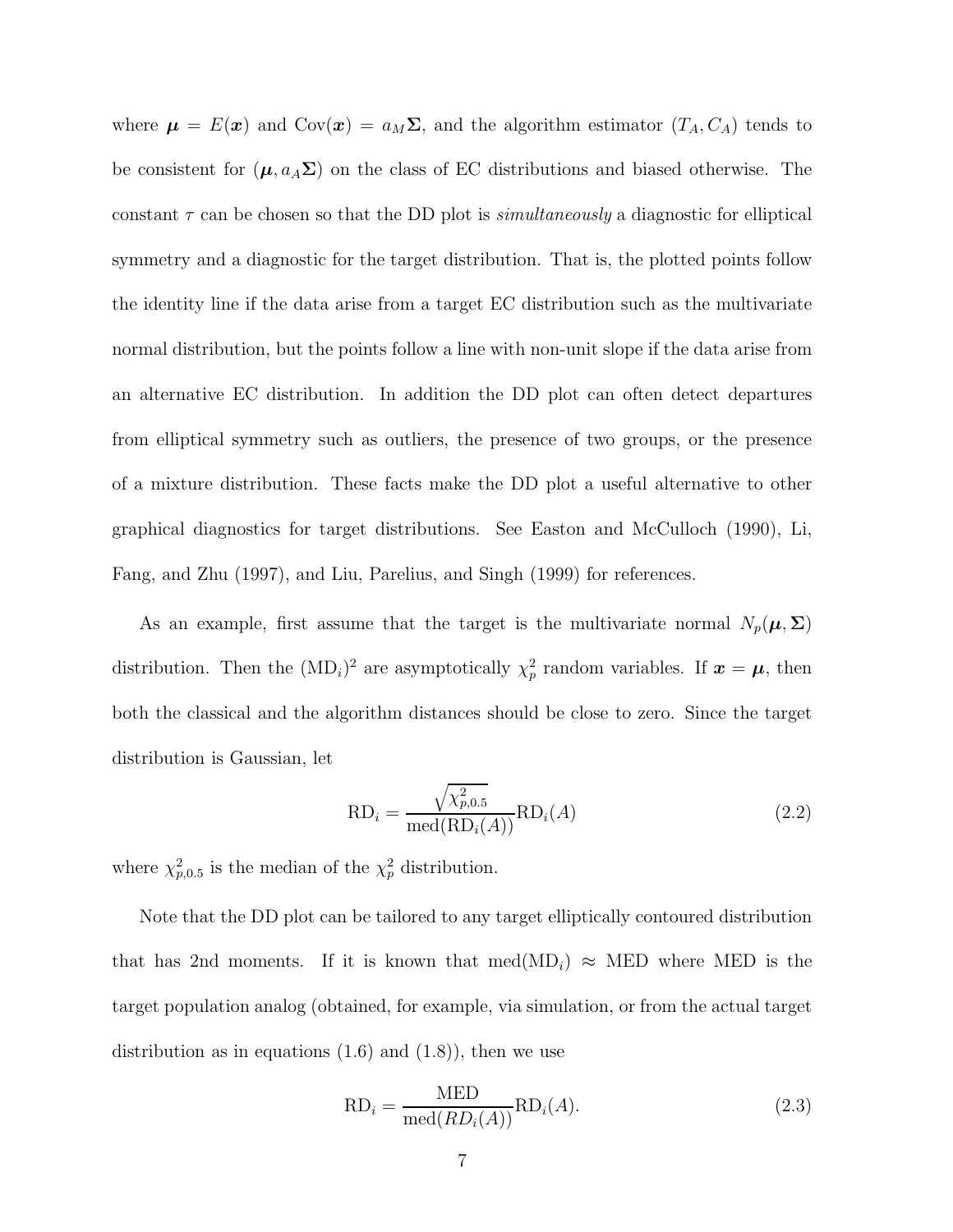### **3 CHOICE OF THE ROBUST DISTANCES**

The choice of the algorithm used to produce the estimator is important. Ideally, the (hyper) ellipsoids determined by the classical and alternative estimators should be approximately concentric if the data distribution is EC, but otherwise far from concentric for as large a class of non-EC-distributions as possible. Moreover, if the underlying distribution of the data is not EC, then the algorithm should try to select a subset of the data that is much more elliptically contoured than the data set as a whole. Let  $(T_R, C_R) = (T_A, C_A/\tau^2)$  denote the scaled estimators used to construct the DD plot. In this plot, the points below the *h*<sup>th</sup> ordered distance  $RD_{(h)}$  correspond to cases that are in the ellipsoid

$$
\{ \boldsymbol{x} : (\boldsymbol{x} - T_R(\boldsymbol{X}))^T C_R^{-1} (\boldsymbol{x} - T_R(\boldsymbol{X})) < R D_{(h)}^2 \} \tag{3.1}
$$

while points to the left of  $MD_{(h)}$  are in an ellipsoid determined by the classical estimators.

Two robust estimators of location/dispersion that have the desired properties are the minimum covariance determinant  $(MCD(c))$  estimator and the minimum volume ellipsoid (MVE $(c)$ ) estimator. The MCD finds the subset of  $c \approx n/2$  observations whose classical covariance matrix has the lowest determinant. Then  $(T_{MCD}, C_{MCD})$  is the classical sample mean and covariance matrix of these *c* observations. The MCD estimator produces an ellipsoid that covers *c* cases and has small volume (recall that the volume of the ellipsoid given by equation (3.1) is proportional to the determinant of the covariance matrix  $C_R$ ), but the MVE finds the ellipsoid with the smallest volume that covers the  $c$ cases. See Rousseeuw and Leroy (1987, pp. 262-263) and Rousseeuw (1984).

Computing these estimators is very expensive, so approximations based on iterative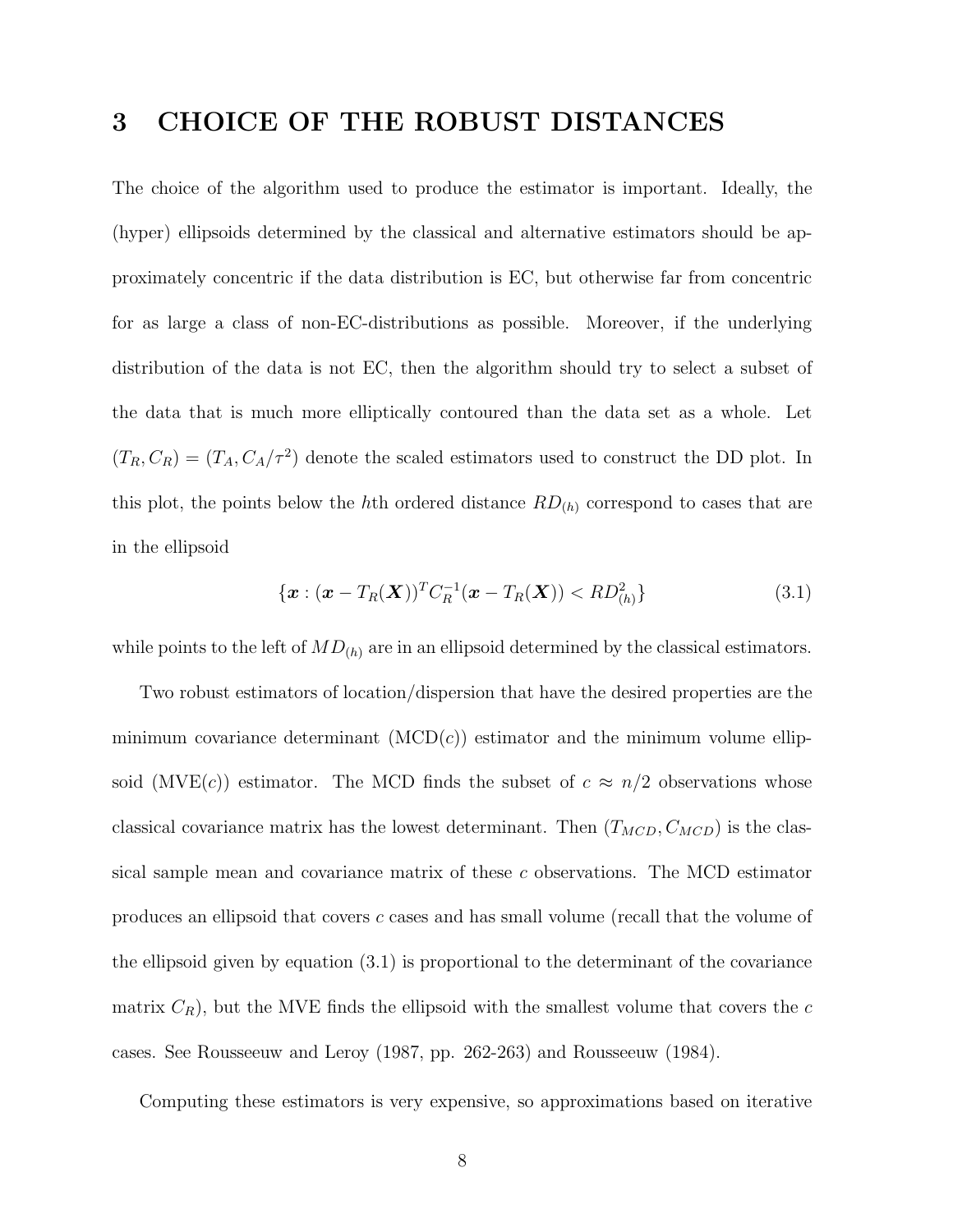algorithms are used. The basic idea begins with the classical estimator computed from an initial randomly selected subset of  $p + 1$  points called a "start," from which the Mahalanobis distances  $\{D_i : i = 1, ..., n\}$  are computed for all *n* points. At the next iteration, the classical estimator is computed on the *c* cases corresponding to the smallest distances. This iteration continues until convergence. We call the final subset of *c* cases the "attractor" of the start. We use *K* starts and compute *K* estimators from the resulting attractors. The algorithm estimator is the one that minimizes the MCD criteria. The FMCD algorithm of Rousseeuw and Van Driessen (1999) is available from the web site (http://win-www.uia.ac.be/u/statis/) while Hawkins and Olive (1999) describe a similar algorithm that is available from (http://www.stat.umn.edu).

The DD plot will tend to be very linear if the algorithm produces consistent estimators, but the algorithms described above are inconsistent if  $K$  is fixed (Lopuhaä 1999). We use the estimator  $(T_{FMCD}, C_{FMCD})$  to compute the  $RD_i(A)$  provided that  $K \geq \max(500, n/100)$  starts are used. (The default for the *Splus* function cov.mcd is  $K = 500$  starts.) This estimator is seeking the most concentrated ellipsoid that contains  $c \approx n/2$  cases. If the data distribution is not EC, then the distribution of the *c* cases is probably much closer to being EC. The DD plot will follow the identity line closely only if med( $MD<sub>i</sub>$ )  $\approx$  MED, and  $RD<sub>i</sub><sup>2</sup>$  =

$$
(\boldsymbol{x}_i-T_{FMCD})^T[(\frac{\mathrm{MED}}{\mathrm{med}(\mathrm{RD}_{A,i})})^2C_{FMCD}^{-1}](\boldsymbol{x}_i-T_{FMCD})\approx (\boldsymbol{x}_i-\bar{\boldsymbol{x}})^TS^{-1}(\boldsymbol{x}_i-\bar{\boldsymbol{x}})=\mathrm{MD}_i^2
$$

for  $i = 1, ..., n$ . When the distribution is not EC,  $(T_{FMCD}, C_{FMCD})$  and  $(\bar{\mathbf{x}}, S)$  will often produce ellipsoids that are far from concentric.

This choice is certainly not perfect. There exist data sets with outliers or two groups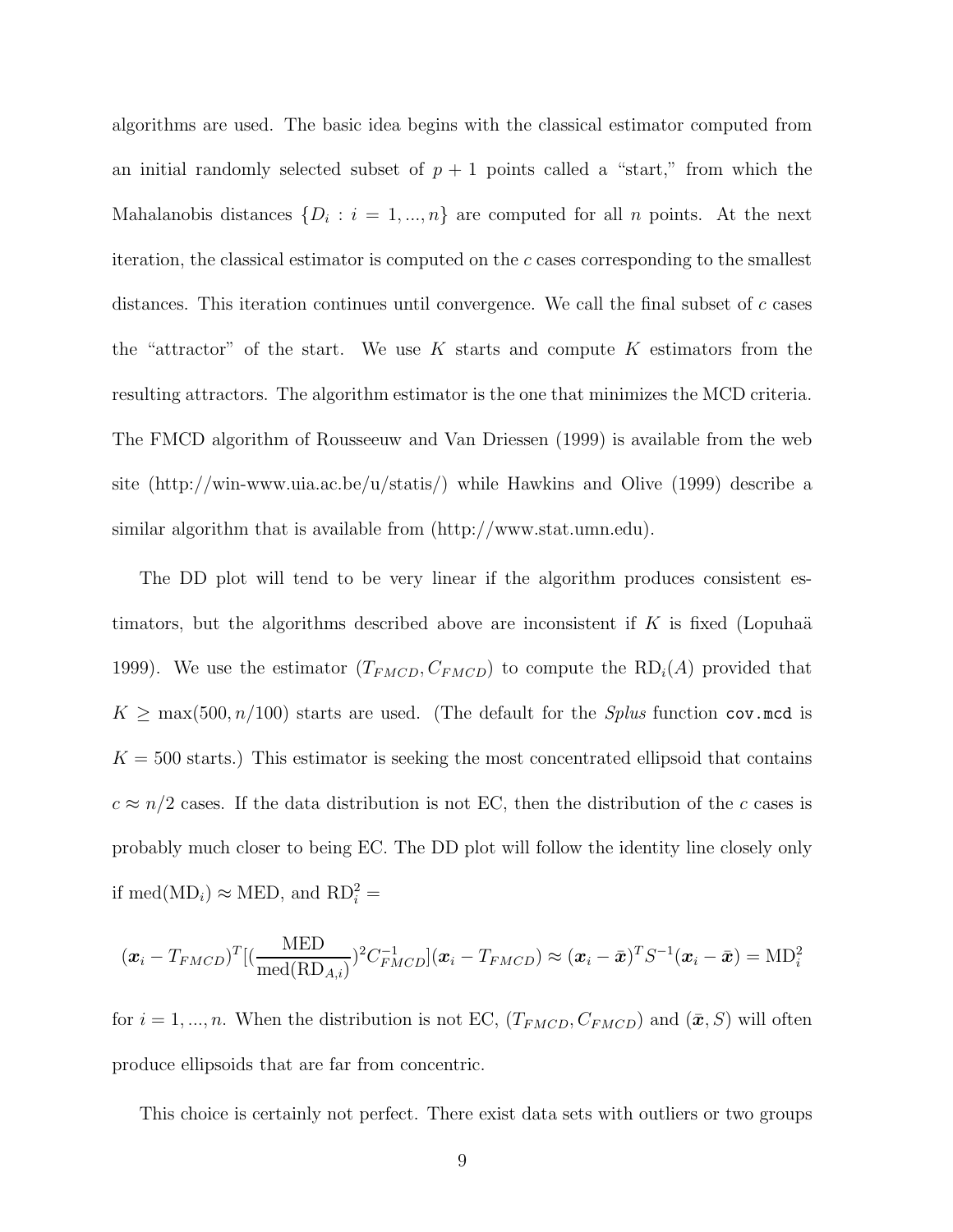such that both the classical and robust estimators produce ellipsoids that are nearly concentric. We suspect that the situation worsens as *p* increases. In a simulation study,  $N_p(\mathbf{0}, \mathbf{I}_p)$  data were generated and the affine equivariant estimator cov.mcd was used to compute first the  $RD<sub>i</sub>(A)$ , and then the  $RD<sub>i</sub>$  using equation (2.2). The results are shown in Table 1. Each choice of *n* and *p* used 100 runs, and the 100 correlations between the  $RD<sub>i</sub>$  and the  $MD<sub>i</sub>$  were computed. The mean and minimum of these correlations are reported along with the percentage of correlations that were less than 0.95 and 0.80. The simulation shows that small data sets (of roughly size  $n < 8p+20$ ) yield plot distances that may not cluster tightly about the identity line even if the data distribution is Gaussian.

Figure 1 shows the DD plots for 3 artificial data sets. The DD plot for 200  $N_3(\mathbf{0}, \mathbf{I}_3)$ points shown in Figure 1a resembles the identity line. The DD plot for 200 points from the elliptically contoured distribution  $0.6N_3(\mathbf{0}, \mathbf{I}_3)+0.4N_3(\mathbf{0}, 25 \mathbf{I}_3)$  in Figure 1b clusters about a line through the origin with a slope close to 2.0.

A weighted DD plot uses only the cases with  $RD_i < \sqrt{\chi^2_{p,975}}$ . This emphasis on the lower left corner of the DD plot can magnify features that are obscured when large RD*i*'s are present. If the distribution of *x* is EC, proposition 1 implies that the correlation of the points in the weighted DD plot will tend to one and that the points will cluster about a line passing through the origin. For example, the plotted points in the weighted DD plot (not shown) for the non-Gaussian EC data of Figure 1b are highly correlated and still follow a line through the origin with a slope close to 2.0.

Figures 1c and 1d illustrate how to use the weighted DD plot. The *i*th case in Figure 1c is  $(\exp(x_{i,1}), \exp(x_{i,2}), \exp(x_{i,3}))^T$  where  $x_i$  is the *i*th case in Figure 1a; i.e.,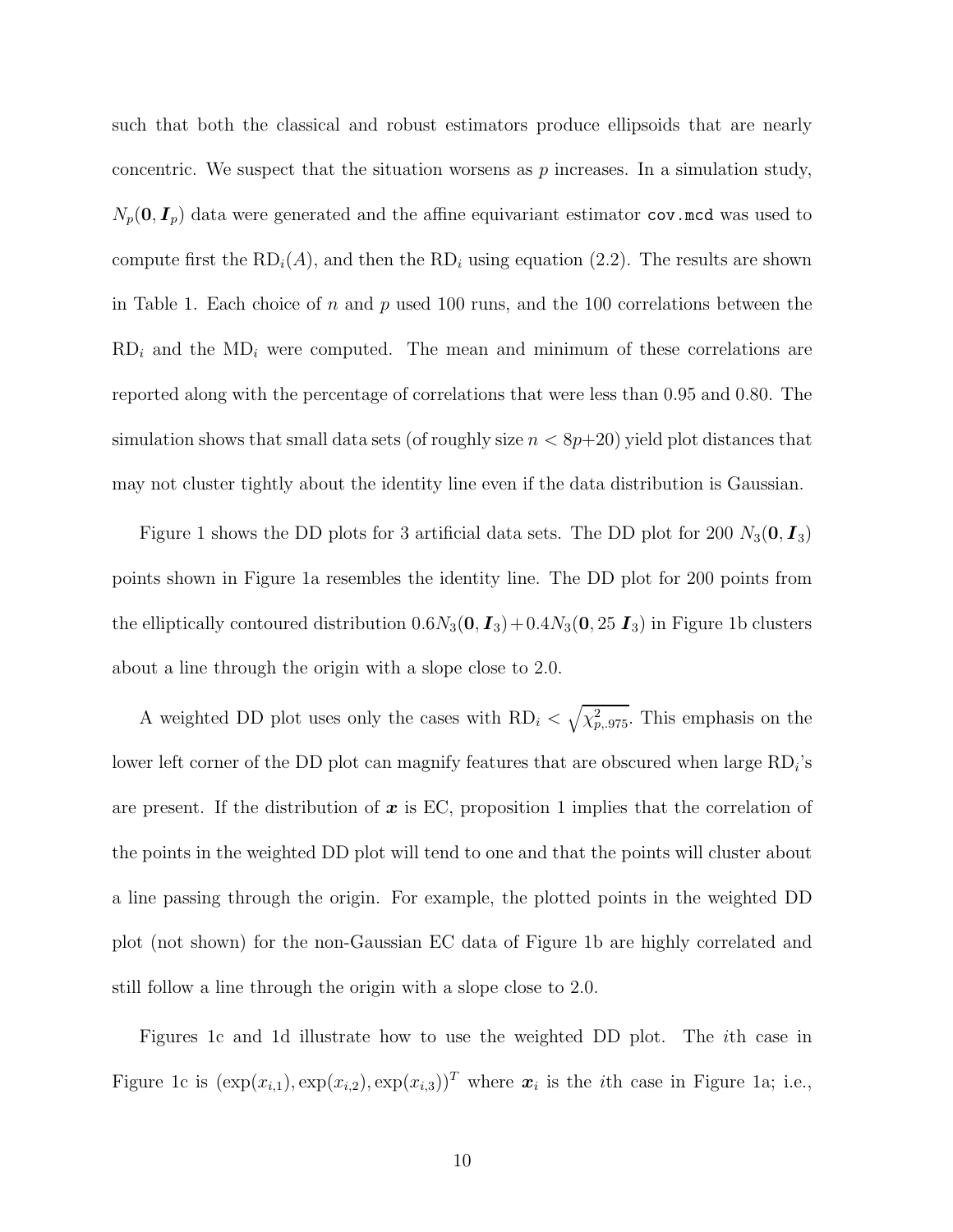the marginals follow a lognormal distribution. The plot does not resemble the identity line, correctly suggesting that the distribution of the data is not Gaussian; however, the correlation of the plotted points is rather high. Figure 1d is the weighted DD plot where cases with  $RD_i \geq \sqrt{\chi^2_{3,.975}} \approx 3.06$  are given zero weight. Notice that the correlation of the plotted points is not close to one and that the best fitting line in Figure 1d may not pass through the origin. These results suggest that the distribution of *x* is not EC.

It is easier to use the DD plot as a diagnostic for a target distribution than as a diagnostic for elliptical symmetry. If the data arise from the target distribution, then the DD plot will tend to be a useful diagnostic when the sample size *n* is such that the sample correlation coefficient in the DD plot is at least 0.80 with high probability. As a diagnostic for elliptical symmetry, it may be useful to add the OLS line to the DD plot and weighted DD plot as a visual aid, along with numerical quantities such as the OLS slope and the correlation of the plotted points.

### **4 APPLICATIONS**

The DD plot can be used to diagnose elliptical symmetry, to detect outliers, and to assess the success of numerical methods for transforming data towards an elliptically contoured distribution. Since many statistical methods assume that the underlying data distribution is Gaussian or EC, there is an enormous literature on numerical tests for elliptical symmetry. Bogdan (1999) and Czörgö (1986) provide references for tests for multivariate normality while Koltchinskii and Li (1998) have references for tests for elliptically contoured distributions. The DD plot can be used simultaneously as a diagnostic for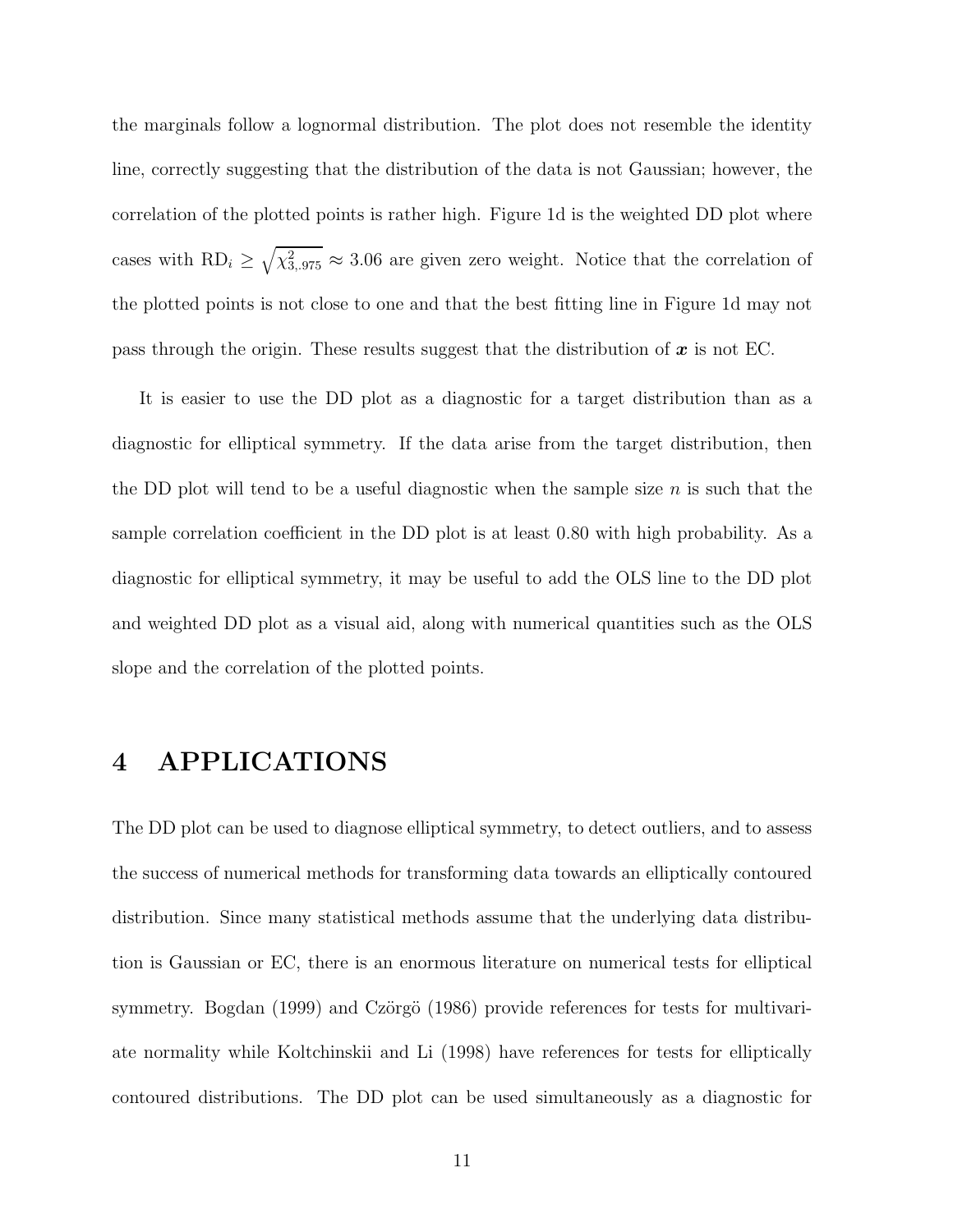whether the data arise from a Gaussian distribution or from another EC distribution. EC data will cluster about a straight line; Gaussian data in particular will cluster about the identity line.

Numerical methods for transforming data towards a target EC distribution have been developed. Generalizations of the Box-Cox transformation towards a multivariate normal distribution are described in Velilla (1993). Alternatively, Cook and Nachtsheim (1994) offer a two-step numerical procedure for transforming data towards a target EC distribution. The first step simply gives zero weight to a fixed percentage of cases that have the largest robust Mahalanobis distances, and the second step uses Monte Carlo case reweighting with Voronoi weights.

*Example.* Buxton (1920, pp. 232-5) gives 20 measurements of 88 men. We will examine whether the multivariate normal distribution is a plausible model for the measurements *head length, nasal height, bigonal breadth,* and *cephalic index* where one case has been deleted due to missing values. This data set can be downloaded from the web site (http://www.stat.umn.edu/hawkins). Figure 2a shows the DD plot. Five head lengths were recorded to be around 5 feet and are massive outliers. Figure 2b is the DD plot computed after deleting these points and suggests that the normal distribution is plausible.

The DD plot complements rather than replaces the numerical procedures. For example, if the goal of the transformation is to achieve a multivariate normal distribution and if the data points cluster tightly about the identity line, as in Figure 1a, then perhaps no transformation is needed. For the data in Figure 1c, a good numerical procedure should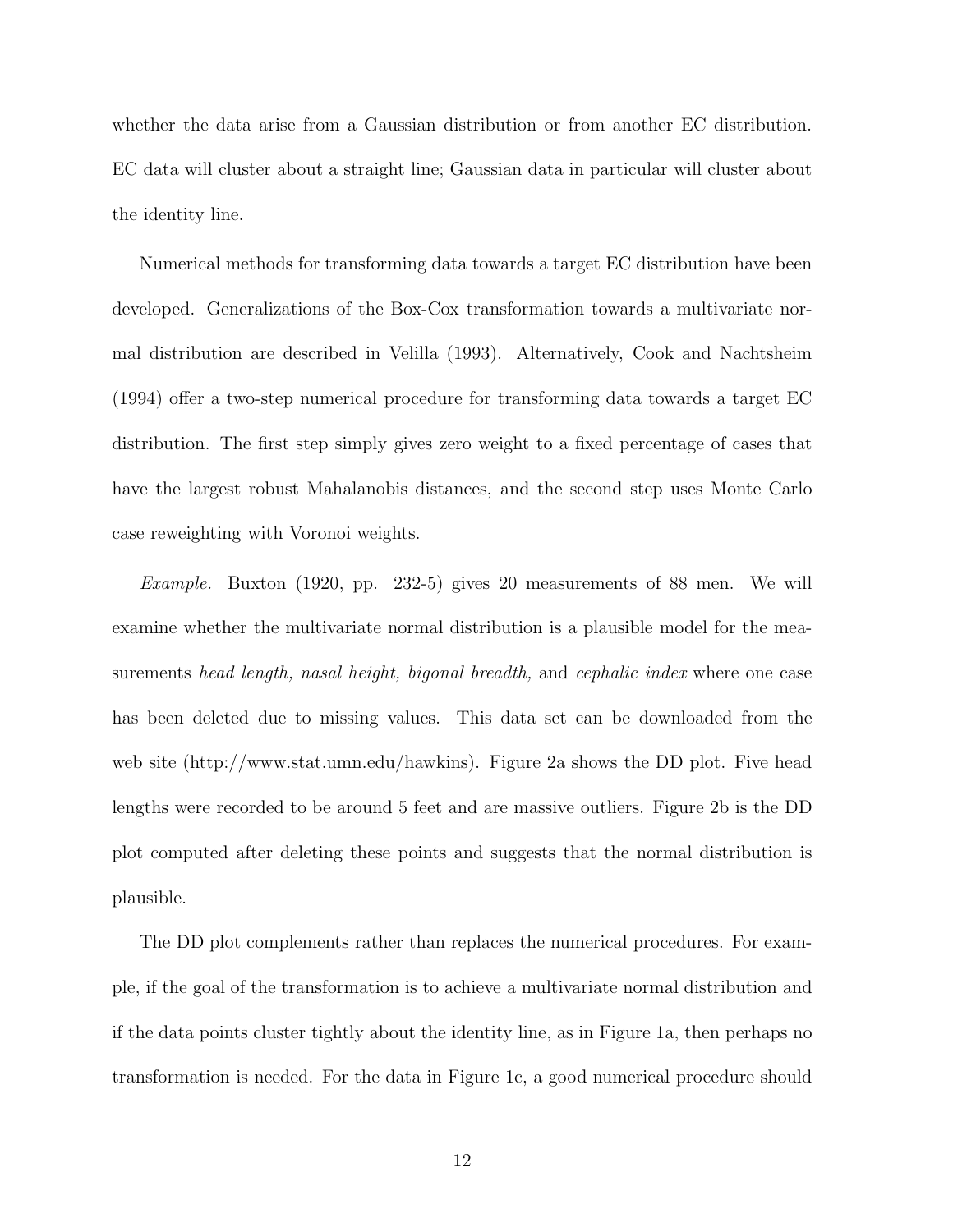suggest coordinatewise log transforms. Following this transformation, the resulting plot shown in Figure 1a indicates that the transformation to normality was successful.

Robust distances can also be used to estimate *h* and *cβ* in models of the form

$$
y = h(\boldsymbol{\beta}^T \boldsymbol{x}) + e = m_{a,c}(a + c\boldsymbol{\beta}^T \boldsymbol{x}) + e
$$
\n(4.1)

where both *h* and *β* may be unknown and

$$
m_{a,c}(u) = h(\frac{u-a}{c})
$$

for some constants *a* and  $c \neq 0$ . Notice that if the signal to noise ratio is high, the plot of  $a + c\beta^T x$  vs *y* will suggest a functional form for *h*.

Let the OLS estimator  $(\hat{\alpha}, \hat{\boldsymbol{\beta}}^T)^T$  be computed from the regression of *y* on the predictors *x* plus a constant. Li and Duan (1989) and Aldrin, B*φ*lviken, and Schweder (1993) show that  $\hat{\boldsymbol{\beta}}$  is a consistent estimator of  $k\boldsymbol{\beta}$  when the predictor distribution is EC. Without loss of generality, assume that  $\beta^T \Sigma_{\mathbf{x}} \beta = 1$ . Then  $\hat{\beta}$  estimates the population parameter

$$
\boldsymbol{\beta}_{OLS} = \Sigma_{\boldsymbol{x}}^{-1} \Sigma_{\boldsymbol{x},y} = k(\boldsymbol{x}) \boldsymbol{\beta} + \boldsymbol{B}(\boldsymbol{x})
$$

where  $\Sigma_{\mathbf{x}} = \text{Cov}(\mathbf{x})$ ,  $\Sigma_{\mathbf{x},y} = \text{Cov}(\mathbf{x},y)$ ,  $k(\mathbf{x}) = E[\boldsymbol{\beta}^T(\mathbf{x} - E(\mathbf{x}))h(\boldsymbol{\beta}^T\mathbf{x})]$ , and  $\mathbf{B}(\mathbf{x})$  is the bias vector defined by  $\bm{B}(\bm{x}) = \sum_{\bm{x}}^{-1} E[h(\bm{\beta}^T\bm{x})\bm{u}]$  where  $\bm{u} = \bm{x} - E(\bm{x}) - (\bm{\Sigma}_{\bm{x}}\bm{\beta})\bm{\beta}^T(\bm{x} - \bm{x})$  $E(\mathbf{x})$ ). If the predictor distribution is EC then  $\mathbf{B} = \mathbf{0}$  and the bias can also be small if no strong nonlinearities are present in the predictors. Hence *β*ˆ estimates *kβ,* and *h* can be visualized with a graph of  $\hat{\boldsymbol{\beta}}^T \boldsymbol{x}$  vs *y* if the predictor distribution is EC. With two predictors and a non-EC distribution, Cook and Weisberg (1999, ch. 8) demonstrate that *h* can be visualized using a three-dimensional plot with *y* on the vertical axis and the two predictors on the horizontal and out of page axes. When we rotate the plot about the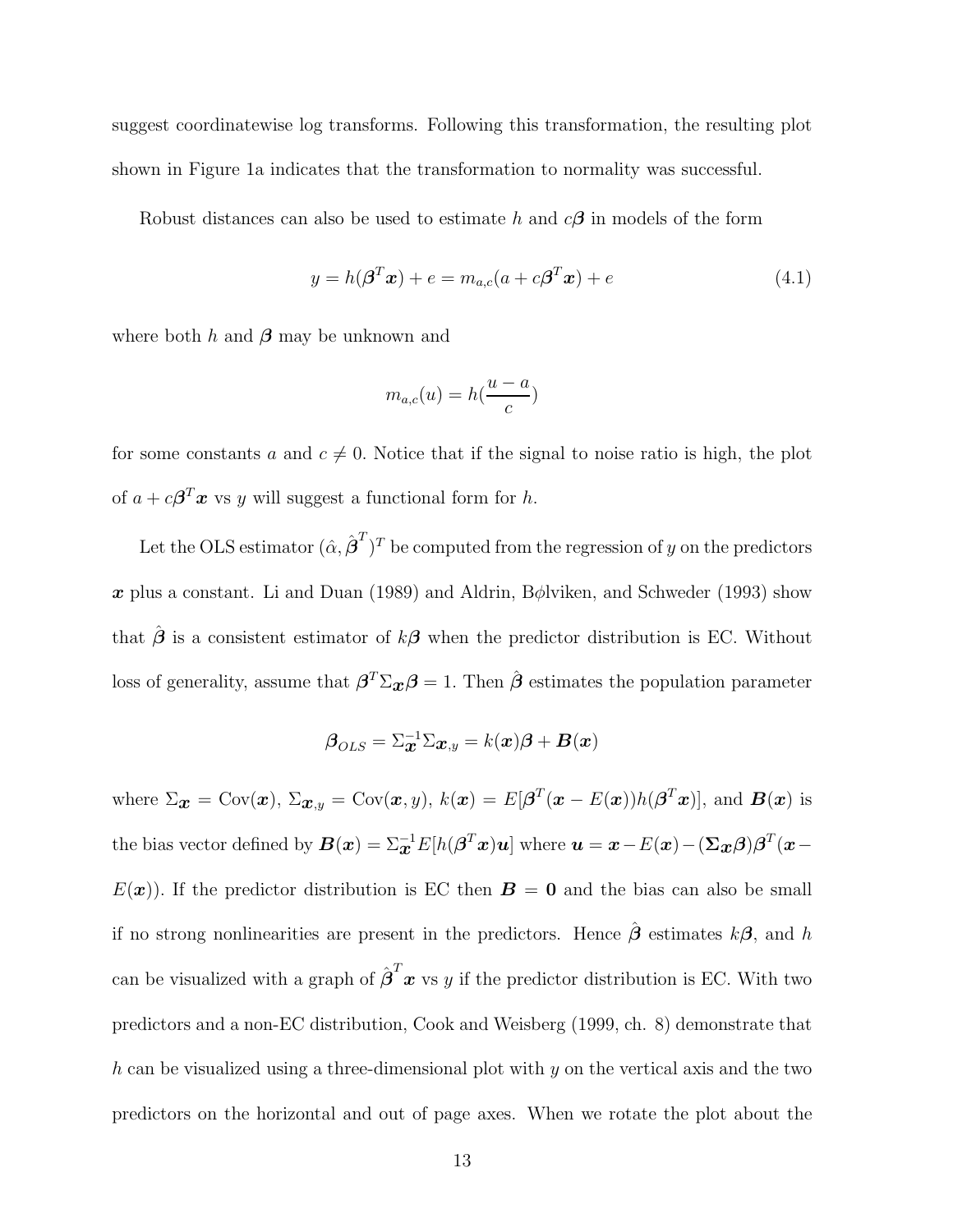vertical axis, each combination of the predictors gives a two dimensional "view." We then search for the view that has a smooth mean function and the smallest possible variance function.

For higher dimensions, the bias *B* can often be made small by trimming *K*% of the cases with the largest robust distances (recall Winsor's principle: "all data are roughly Gaussian in the middle," see Hoaglin, Mosteller and Tukey 1983, p. 363), and then computing the OLS estimator  $\hat{\boldsymbol{\beta}}_K$  from the retained cases. Use  $K = 0, 10, 20, 30, 40,$ 50, 60, 70, 80, and 90 to generate ten plots of  $\hat{\beta}_K^T x$  vs *y* using all *n* cases. In analogy with the Cook and Weisberg procedure for visualizing *h* with two predictors, the plot with a smooth mean function and the smallest variance function will be called the "best trimmed view."

As an example, suppose that the predictors are the lognormal data from Figure 1c and that  $y = (x_1 + 2x_2 + 3x_3)^3 + e$  where *e* is a  $N(0, 1)$  random variable; i.e., nonlinearities are present in the predictors and  $\boldsymbol{\beta} = (1, 2, 3)^T$ . Figure 3a shows the plot of  $\boldsymbol{\beta}^T \boldsymbol{x}$  vs *y*, called the "true view." The OLS estimate  $\hat{\boldsymbol{\beta}} = (641.427, 2977.751, 2864.351)^T$ , and the corresponding vector of OLS standard errors is  $(167.38, 138.75, 189.02)^T$ . Figure 3b shows that the OLS view has considerable bias. The 70% trim gives the "best trimmed view" and  $\hat{\beta}_K = (94.715, 203.507, 301.730)^T \approx 100\beta$ . The best trimmed view, shown in Figure 3c (where the fitted values  $\hat{\boldsymbol{\beta}}_K^T \boldsymbol{x}$  are denoted by the label "BESTFIT"), is almost the same as the true view. Trimming was effective in reducing the bias for the estimation of  $c\beta$ . If the same function were generated with the Gaussian data of Figure 1a, then  $\hat{\boldsymbol{\beta}} = (41.548, 87.465, 120.671)^T \approx 42\boldsymbol{\beta}$ , the corresponding vector of OLS standard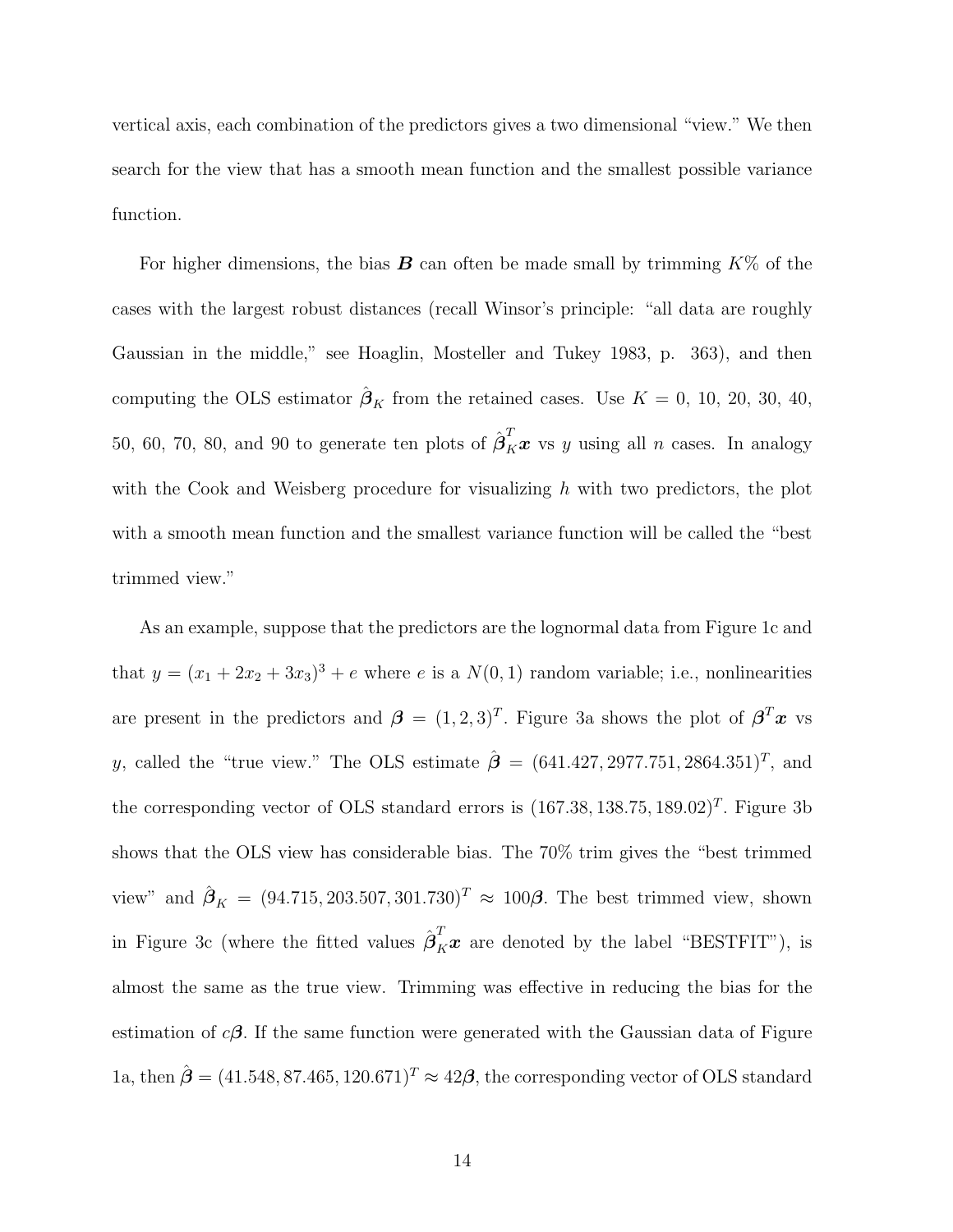errors is  $(7.21, 7.33, 7.34)^T$ , and  $\hat{\beta}_K = (12.386, 25.095, 37.414)^T \approx 12.5\beta$ . In this case 50% trimming gives the best trimmed view but all ten views were close to the true view.

The trimmed view has many applications. The response *y* can be predicted for a given  $\bm{x}$  by finding the value of  $\hat{\bm{\beta}}_K^T\bm{x}$  on the horizontal axis and the corresponding  $y$  value on the vertical axis. The trimmed view can also be used as a graphical diagnostic for linearity or monotonicity of *h*. See Heckman and Zamar (2000) for the importance of detecting monotonicity in regression. The plot can also suggest parametric forms for *h* and starting values for nonlinear regression. If it is assumed that  $y = t^{-1}(\beta^T x + e)$  where  $t^{-1}$  is monotone, then the inverse response plot of *y* vs  $\hat{\boldsymbol{\beta}}_T^T \boldsymbol{x}$  will suggest a functional form for *t.* Hence the trimmed view can make the Cook and Weisberg (1994) procedure for response transformations resistant to nonlinearities in the predictors.

It should be noted that the OLS view and best trimmed view can fail if *h* is symmetric about  $E(\boldsymbol{\beta}_{OLS}^T{\boldsymbol{x}})$  so that  $Cov({\boldsymbol{x}}, y) = 0$ . A useful view for visualizing *h* can sometimes be found if a subset of the predictors can be extracted for which the correlation between the OLS fitted values and the response *y* is nonzero. As an example, let  $y = (x_1 + 2x_2 +$  $(3x_3)^2 + e$  where *e* is  $N(0, 1)$  and the predictors are the same as those used to construct Figure 1a. Figure 4a shows the true view while Figure 4b shows the OLS view. The OLS estimate suggests that the order of importance of the predictors is reversed from the true order of importance since  $\hat{\boldsymbol{\beta}} = (2.329, 2.275, 0.990)^T$ . The correlation between the response *y* and the OLS fitted values  $\hat{\boldsymbol{\beta}}^T \boldsymbol{x}$  is nearly zero, but the correlation between *y* and  $\hat{\boldsymbol{\beta}}^T \boldsymbol{x}$  is positive if the cases that have  $\hat{\boldsymbol{\beta}}^T \boldsymbol{x} < \text{med}(\hat{\boldsymbol{\beta}}^T \boldsymbol{x}) \approx 0$  are given zero weight. With this weighting, ten trimmed views were generated, the best of which trimmed 60%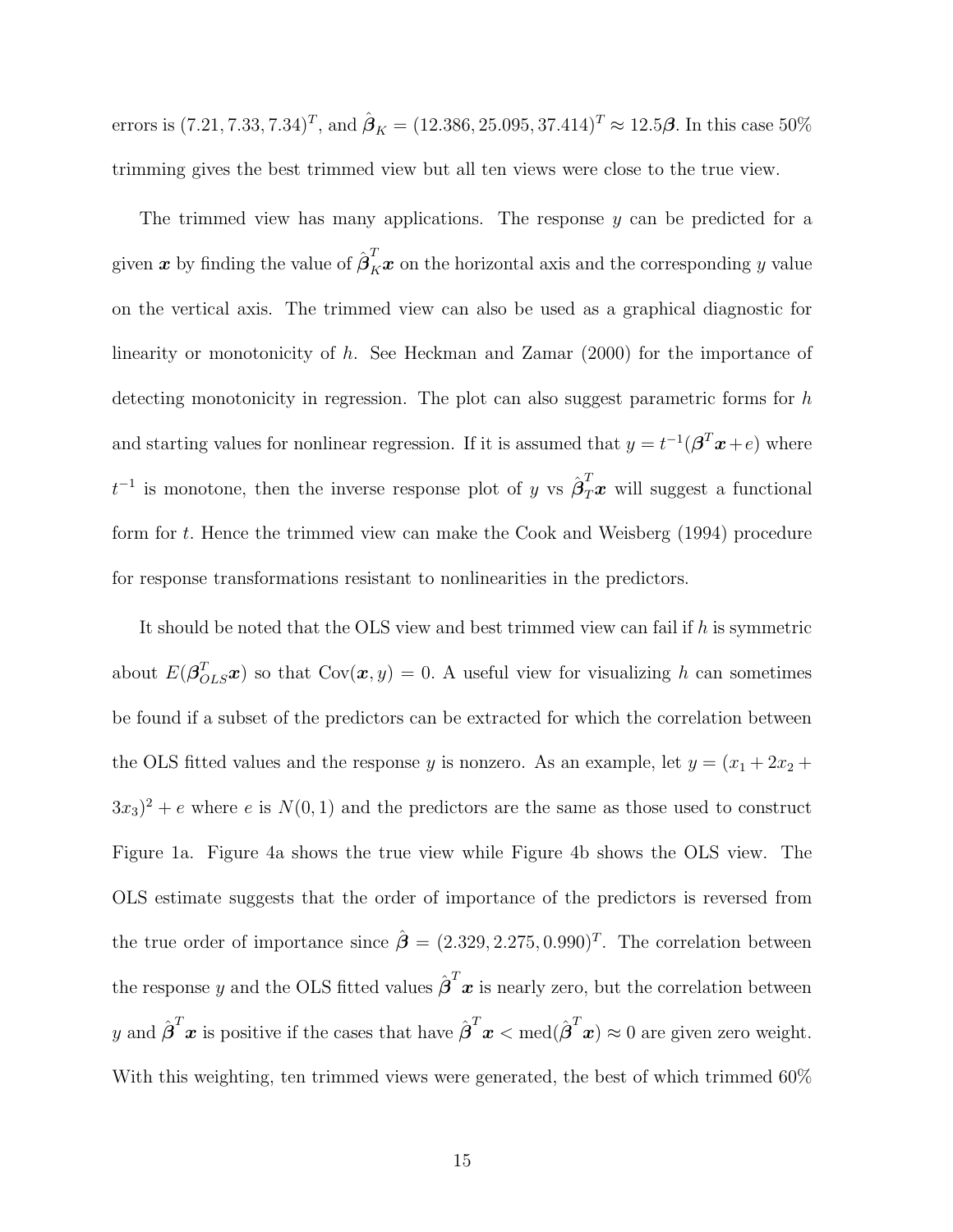of the retained cases yielding  $\hat{\beta}_K = (2.648, 6.075, 8.085)^T$  (see Figure 4c).

### **5 Discussion**

The proposed applications of the robust distances *RD<sup>i</sup>* are simple to construct and interpret. Programs for the DD plots and trimmed views can be written in a few lines using *Splus* (MathSoft 1999) or *R* (http://www.r-project.org/). If the data distribution is multivariate normal, then the points in the DD plot will cluster tightly about the identity line; if the distribution is non-Gaussian but EC, the points will still cluster tightly about a line but with non-unit slope.

The ten trimmed views for a smooth mean function and a small variance function are especially informative if the signal to noise ratio is high. Even with high noise levels, views similar to the true view can be obtained.

The construction of the views is not limited to OLS. Li and Duan (1989) show that maximum likelihood type estimators such as those used to estimate GLM's will also produce consistent estimators of  $c\beta$  in models of the form  $y = g(\beta^T x, e)$ *.* 

Making other regression methods such as SAVE resistant to the presence of strong nonlinearities in the predictors will require further research. If the points in the DD plot do not cluster about a line, then nonlinearity may be present. Marginal or multivariate transformations (e.g. Box-Cox) can be very effective for eliminating gross nonlinearities as can the transformation of Cook and Nachtsheim (1994). Using robust distances to select a subset of data can also be effective, but specific recommendations will depend on the regression procedure.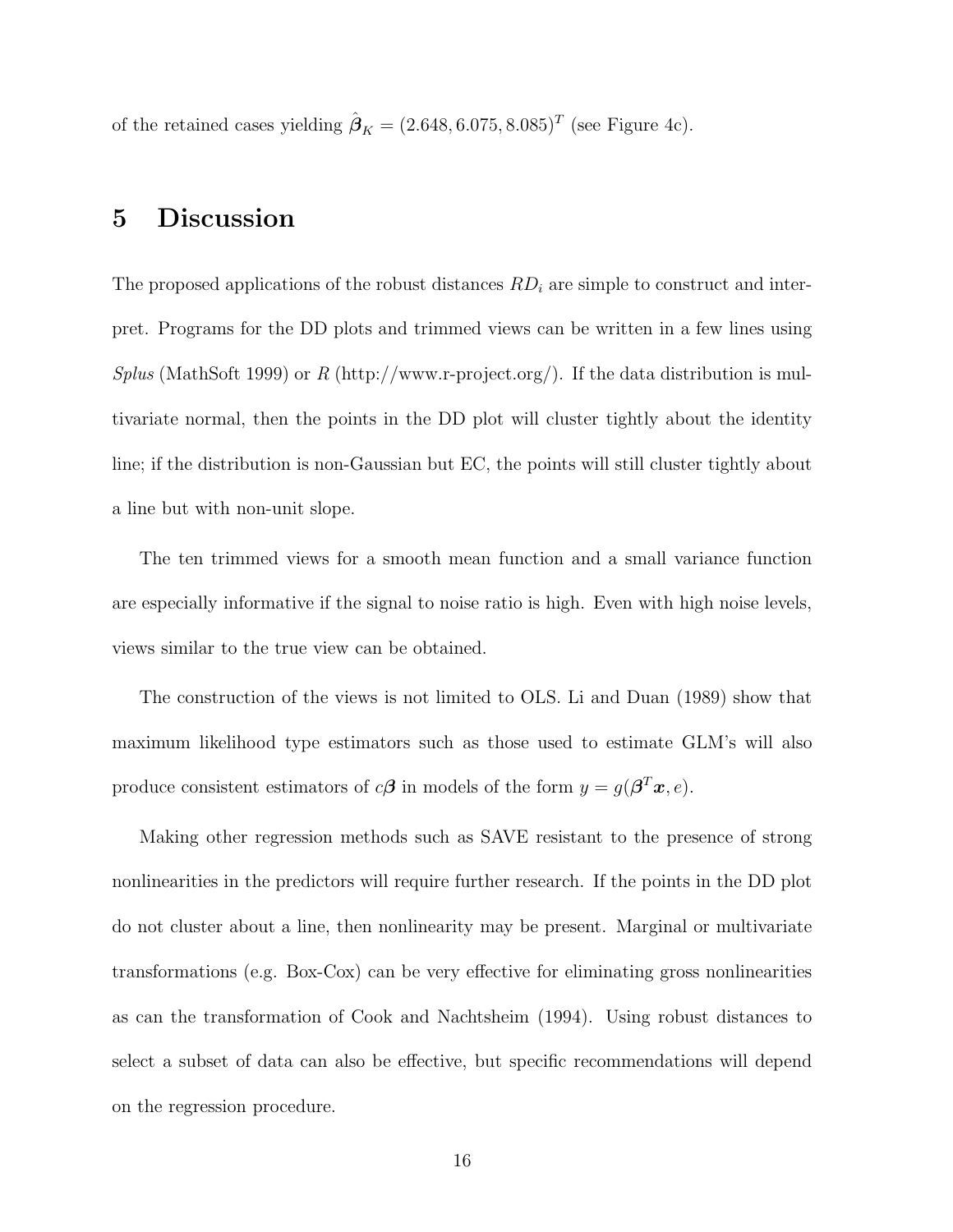#### ACKNOWLEDGMENTS

The author thanks R. Dennis Cook, Douglas M. Hawkins, Editor Karen Kafadar, the Associate Editor, and a referee for many comments that led to improvements in this article. The author thanks Peter J. Rousseeuw and Katrien Van Driessen for making the preprint of their 1999 paper available on the web.

#### **6 References**

- Aldrin, M., B*φ*lviken, E., and Schweder, T. (1993), "Projection Pursuit Regression for Moderate Non-linearities," *Computational Statistics and Data Analysis,* 16, 379-403.
- Ansley, C.F., and Kohn, R. (1994), "Convergence of the Backfitting Algorithm for Additive Models," *Journal of the Australian Mathematical Society, Series A,* 57, 316- 329.
- Bogdan, M. (1999), "Data Driven Smooth Tests for Bivariate Normality," *Journal of Multivariate Analysis,* 68, 26-53.
- Buja, A., Hastie, T., and Tibshirani, R. (1989), "Linear Smoothers and Additive Models," *The Annals of Statistics,* 17, 453-555.
- Buxton, L.H.D. (1920), "The Anthropology of Cyprus," *The Journal of the Royal Anthropological Institute of Great Britain and Ireland,* 50, 183-235.
- Cook, R.D. (1993), "Exploring Partial Residual Plots," *Technometrics,* 35, 351-362.
- Cook, R.D. (1996), "Graphics for Regressions with Binary Response," *Journal of the American Statistical Association,* 91, 983-992.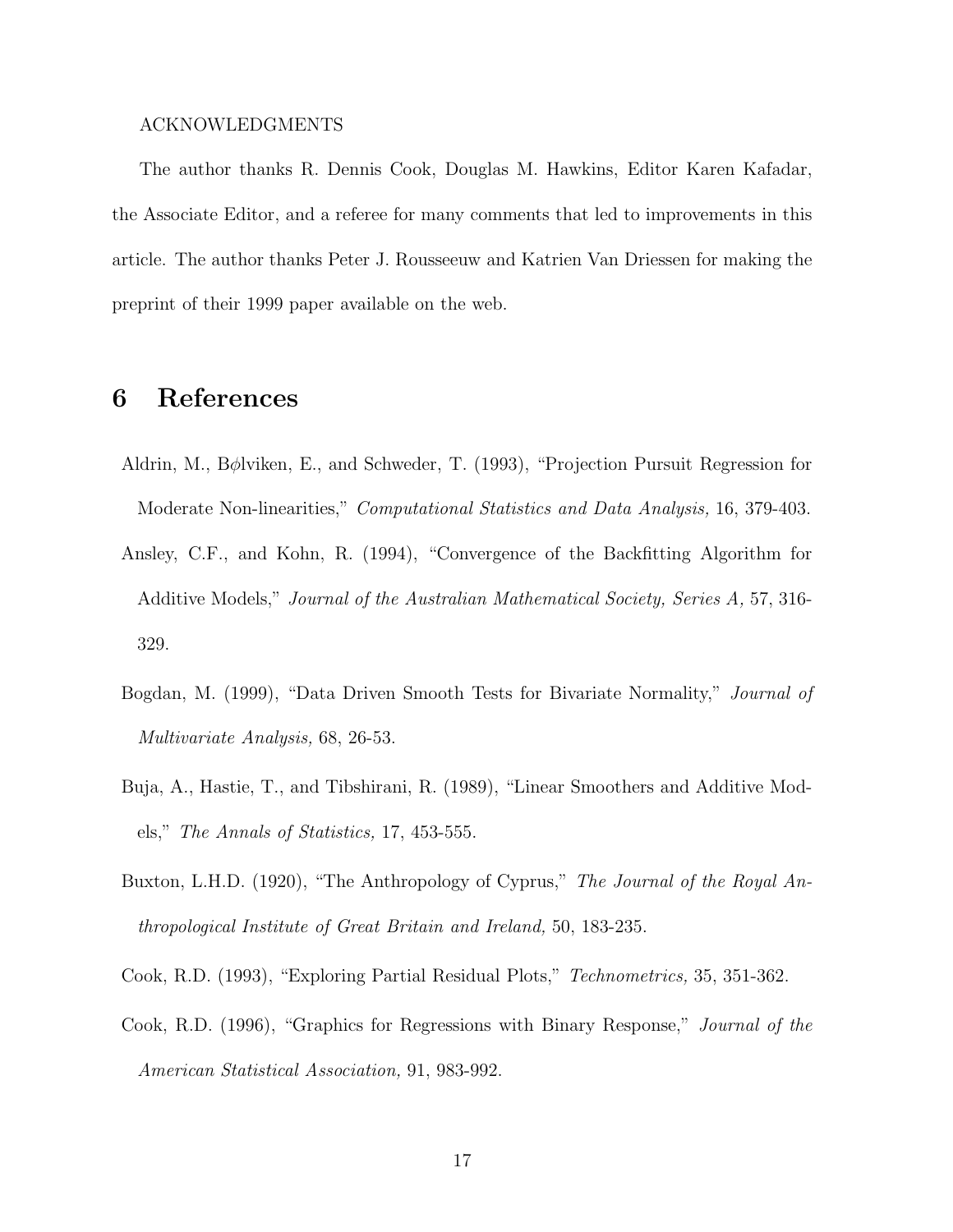- Cook, R.D. (1998a), "Principal Hessian Directions Revisited," *Journal of the American Statistical Association,* 93, 84-100.
- Cook, R.D. (1998b), *Regression Graphics: Ideas for Studying Regression Through Graphics,* John Wiley and Sons, Inc., NY.
- Cook, R.D., and Critchley, F. (2000), "Identifying Outliers and Regression Mixtures Graphically," *Journal of the American Statistical Association,* 95, 781-794.
- Cook, R.D., and Croos-Dabrera, R. (1998), "Partial Residual Plots in Generalized Linear Models," *Journal of the American Statistical Association,* 93, 730-739.
- Cook, R.D., and Lee, H. (1999), "Dimension Reduction in Binary Response Regression," *Journal of the American Statistical Association,* 94, 1187-1200.
- Cook, R.D., and Nachtsheim, C.J. (1994), "Reweighting to Achieve Elliptically Contoured Covariates in Regression," *Journal of the American Statistical Association,* 89, 592-599.
- Cook, R.D., and Weisberg, S. (1994), "Transforming a Response Variable for Linearity," *Biometrika,* 81, 731-737.
- Cook, R.D., and Weisberg, S. (1999), *Applied Regression Including Computing and Graphics,* John Wiley and Sons, Inc., NY.
- Czörgö, S. (1986), "Testing for Normality in Arbitrary Dimension," *The Annals of Statistics,* 14, 708-723.
- Easton, G.S., and McCulloch, R.E. (1990), "A Multivariate Generalization of Quantile Quantile Plots," *Journal of the American Statistical Association,* 85, 376-386.

Eaton, M.L. (1986), "A Characterization of Spherical Distributions," *Journal of Multi-*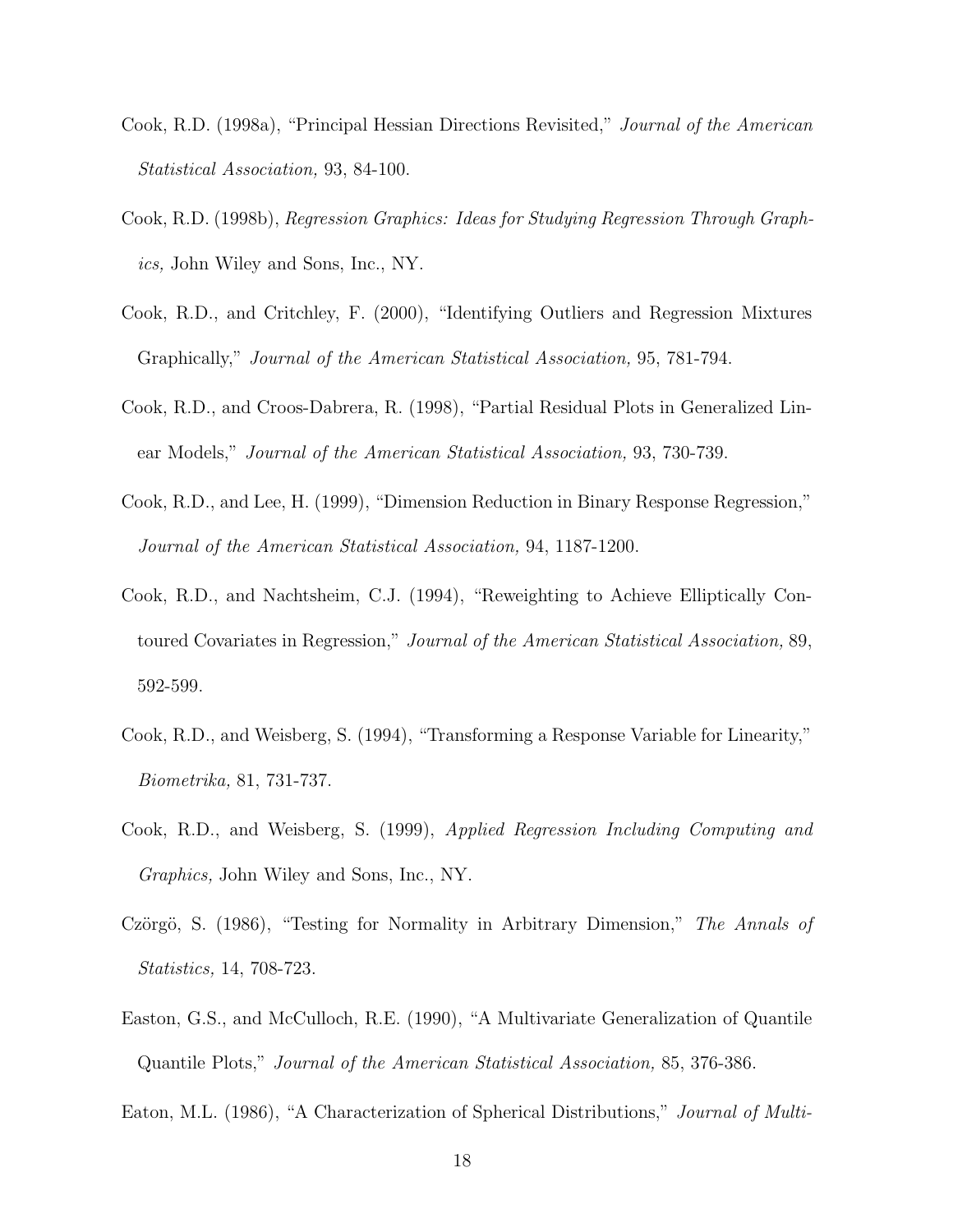*variate Analysis,* 20, 272-276.

- Hardin, J., and Rocke, D.M. (1999), "The Distribution of Robust Distances," Preprint.
- Hawkins, D.M., and Olive, D.J. (1999), "Improved Feasible Solution Algorithms for High Breakdown Estimation," *Computational Statistics and Data Analysis,* 30, 1-11.
- Heckman, N.E., and Zamar, N.H. (2000), "Comparing the Shapes of Regression Functions," *Biometrika,* 87, 135-144.
- Hoaglin, D.C., Mosteller, F., and Tukey, J.W. (1983), *Understanding Robust and Exploratory Data Analysis,* John Wiley and Sons, Inc., NY.
- Johnson, M.E. (1987), *Multivariate Statistical Simulation,* John Wiley and Sons, Inc., NY.
- Koltchinskii, V.I., and Li, L. (1998), "Testing for Spherical Symmetry of a Multivariate Distribution," *Journal of Multivariate Analysis,* 65, 228-244.
- Li, K.C. (1991), "Sliced Inverse Regression for Dimension Reduction," *Journal of the American Statistical Association,* 86, 316-342.
- Li, K.C., and Duan, N. (1989), "Regression Analysis Under Link Violation," *The Annals of Statistics,* 17, 1009-1052.
- Li, R., Fang, K., and Zhu, L. (1997), "Some Q-Q Probability Plots to Test Spherical and Elliptical Symmetry," *Journal of Computational and Graphical Statistics,* 6, 435-450.
- Liu, R.Y., Parelius, J.M., and Singh, K. (1999), "Multivariate Analysis by Data Depth: Descriptive Statistics, Graphics, and Inference," *The Annals of Statistics,* 27, 783-858.
- Lopuhaä, H.P. (1999), "Asymptotics of Reweighted Estimators of Multivariate Location and Scatter," *The Annals of Statistics,* 27, 1638-1665.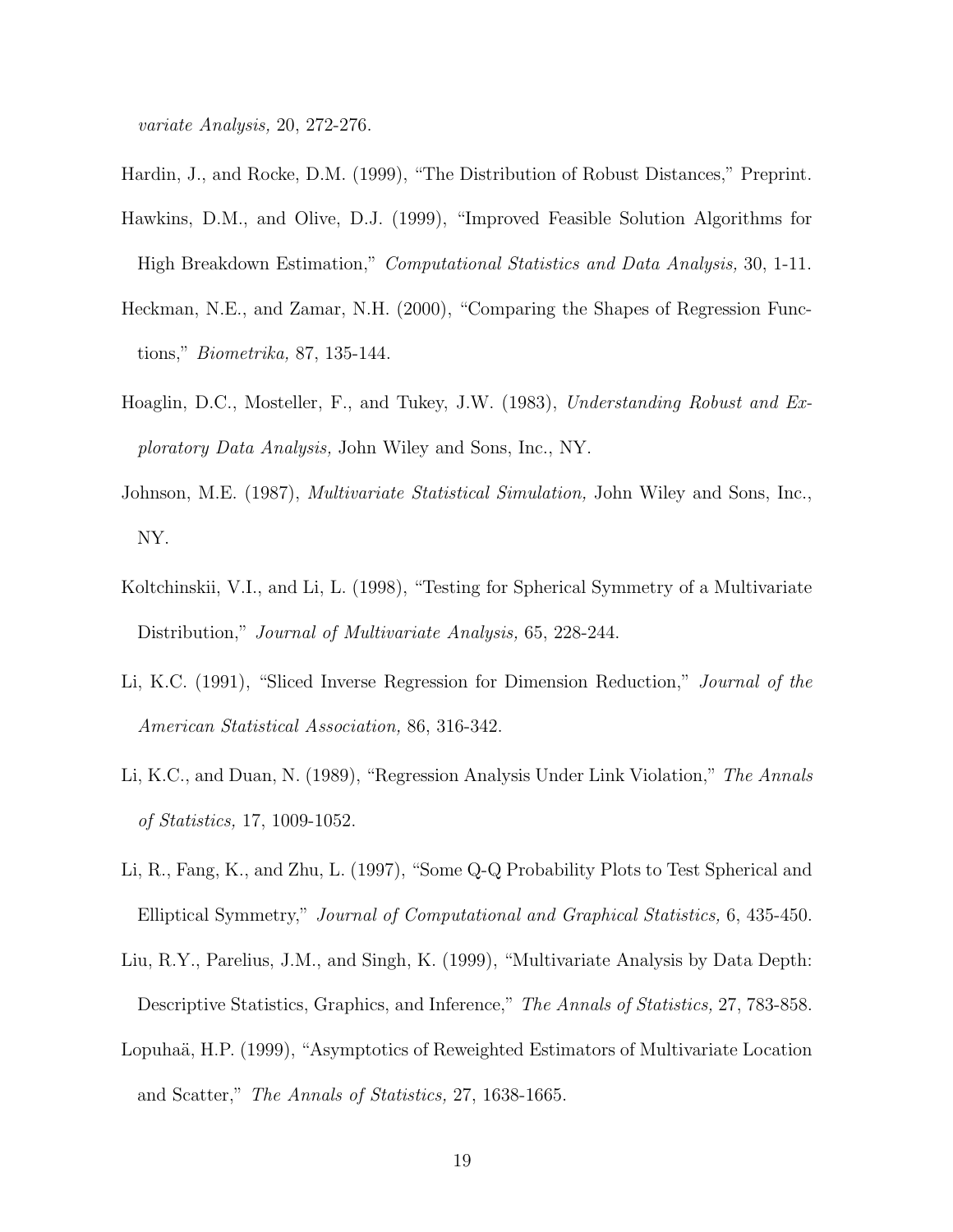- Luo, Z. (1998), "Backfitting in Smoothing Spline Anova," *The Annals of Statistics,* 26, 1733-1759.
- MathSoft (1999), *S-Plus 2000 User's Guide,* Data Analysis Products Division, Math-Soft, Seattle, WA.
- Rousseeuw, P.J. (1984), "Least Median of Squares Regression," *Journal of the American Statistical Association,* 79, 871-880.
- Rousseeuw, P.J., and Leroy, A.M. (1987), *Robust Regression and Outlier Detection,* John Wiley and Sons, Inc., NY.
- Rousseeuw, P.J., and Van Driessen, K. (1999), "A Fast Algorithm for the Minimum Covariance Determinant Estimator," *Technometrics,* 41, 212-223.
- Rousseeuw, P.J., and van Zomeren, B.C. (1990), "Unmasking Multivariate Outliers and Leverage Points," *Journal of the American Statistical Association,* 85, 633-651.
- Velilla, S. (1993), "A Note on the Multivariate Box-Cox Transformation to Normality," *Statistics and Probability Letters,* 17, 259-263.
- Wand, M.P. (1999), "A Central Limit Theorem for Local Polynomial Backfitting Estimators," *Journal of Multivariate Analysis,* 70, 57-65.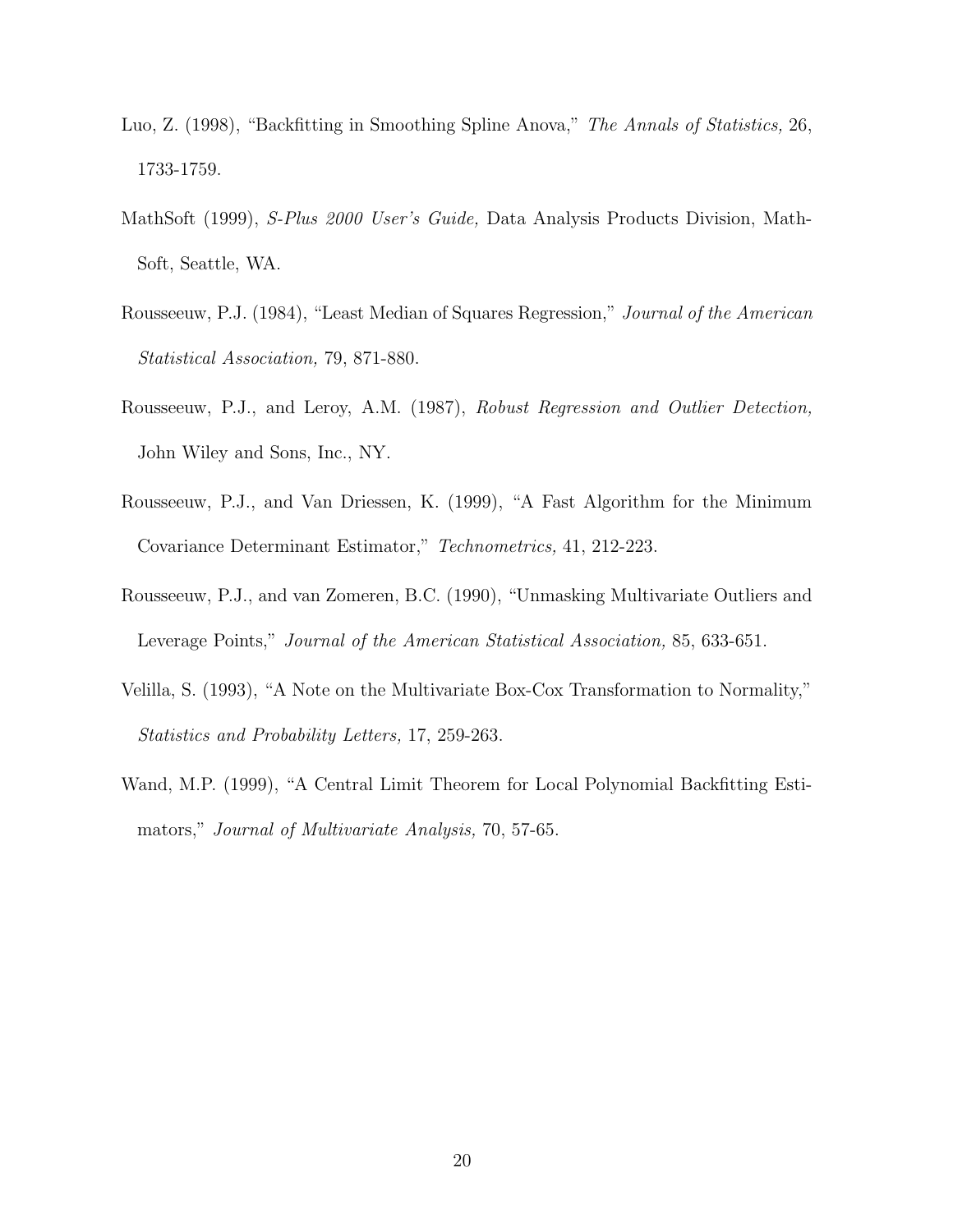| $\mathbf{p}$   | $\mathbf n$ | mean  | min   | $\% < 0.95$    | % < 0.8        |
|----------------|-------------|-------|-------|----------------|----------------|
| 3              | 44          | 0.866 | 0.541 | 81             | $20\,$         |
| 3              | 100         | 0.967 | 0.908 | 24             | $\theta$       |
| $\overline{7}$ | 76          | 0.843 | 0.622 | 97             | 26             |
| 10             | 100         | 0.866 | 0.481 | 98             | 12             |
| 15             | 140         | 0.874 | 0.675 | 100            | $\overline{6}$ |
| 15             | 200         | 0.945 | 0.870 | 41             | $\theta$       |
| 20             | 180         | 0.889 | 0.777 | 100            | $\overline{2}$ |
| $20\,$         | 1000        | 0.998 | 0.996 | $\overline{0}$ | $\theta$       |
| 50             | 420         | 0.894 | 0.846 | 100            | $\overline{0}$ |

Table 1:  $Corr(RD_i, MD_i)$  for  $N_p(0, I_p)$  Data, 100 Runs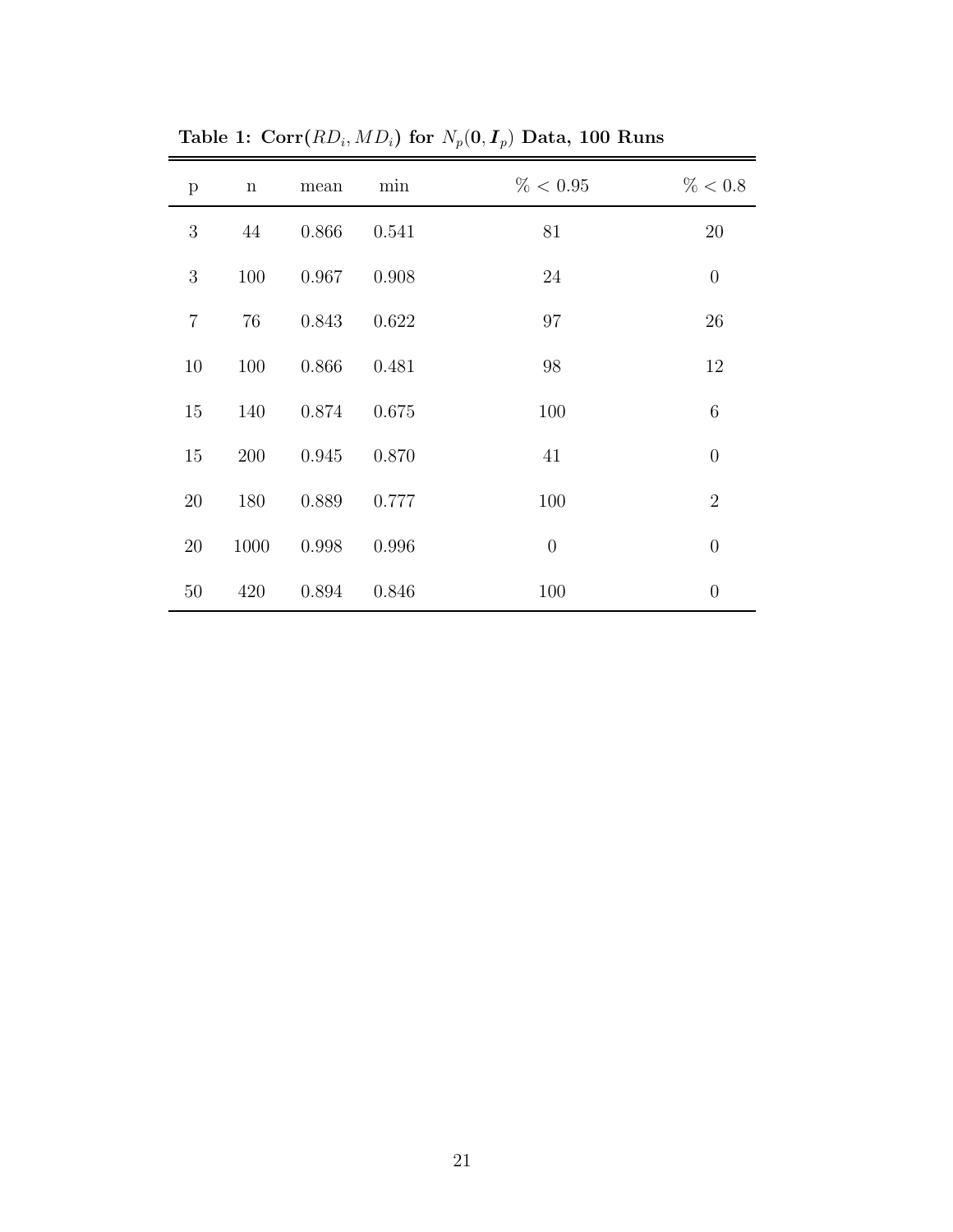

Figure 1: 4 DD Plots



Figure 2: DD Plots for the Buxton Data